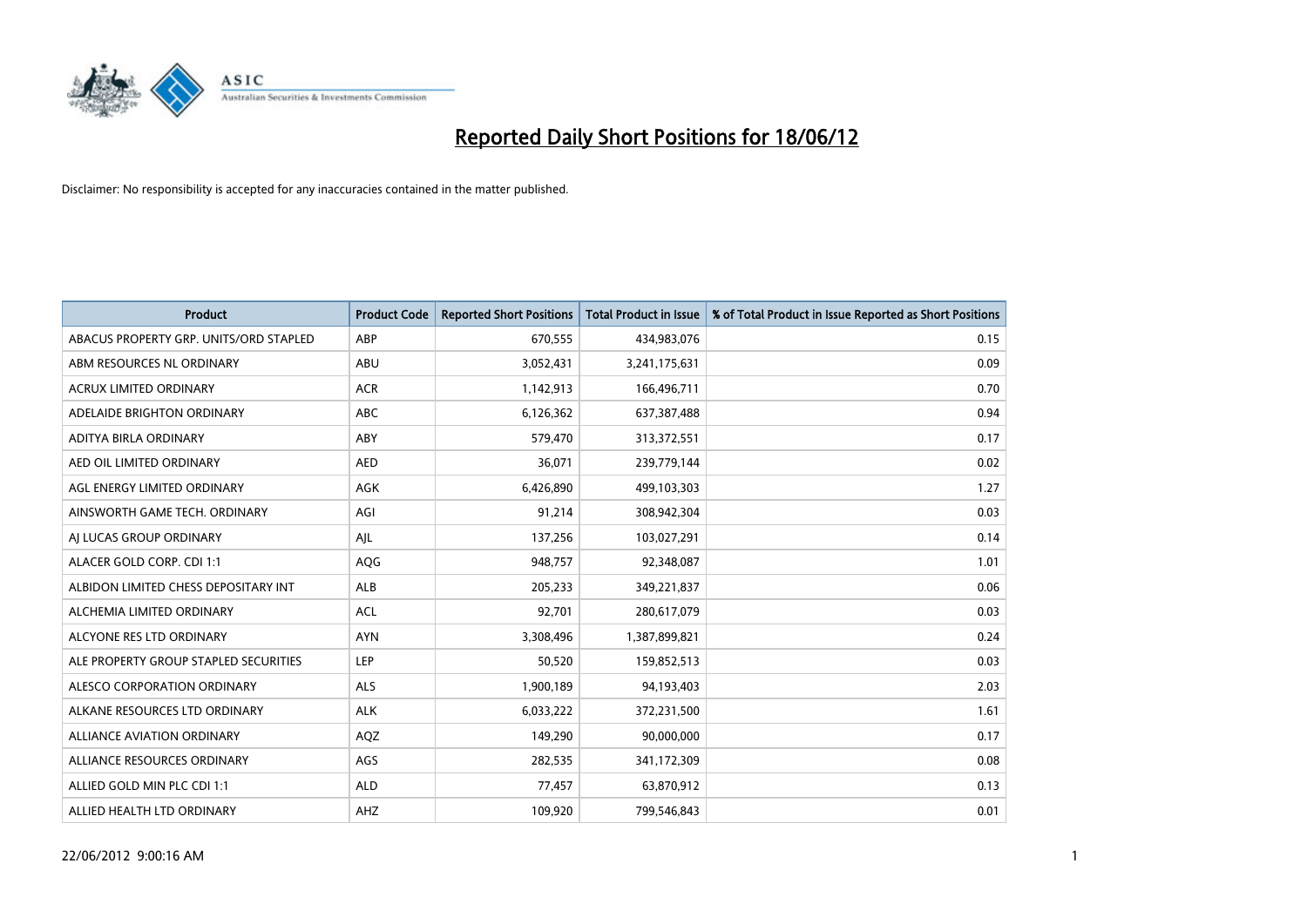

| <b>Product</b>                          | <b>Product Code</b> | <b>Reported Short Positions</b> | <b>Total Product in Issue</b> | % of Total Product in Issue Reported as Short Positions |
|-----------------------------------------|---------------------|---------------------------------|-------------------------------|---------------------------------------------------------|
| ALTONA MINING LTD ORDINARY              | <b>AOH</b>          | 615,324                         | 522,091,038                   | 0.12                                                    |
| ALUMINA LIMITED ORDINARY                | <b>AWC</b>          | 109,082,551                     | 2,440,196,187                 | 4.47                                                    |
| AMALGAMATED HOLDINGS ORDINARY           | AHD                 | 1,641                           | 157,629,498                   | 0.00                                                    |
| AMCOM TELECOMM, ORDINARY                | AMM                 | 11,746                          | 241,491,904                   | 0.00                                                    |
| AMCOR LIMITED ORDINARY                  | AMC                 | 3,677,352                       | 1,206,684,923                 | 0.28                                                    |
| AMP LIMITED ORDINARY                    | AMP                 | 5,798,881                       | 2,894,931,180                 | 0.18                                                    |
| AMPELLA MINING ORDINARY                 | <b>AMX</b>          | 3,659,918                       | 240,600,493                   | 1.50                                                    |
| ANSELL LIMITED ORDINARY                 | <b>ANN</b>          | 3,194,785                       | 130,656,668                   | 2.45                                                    |
| ANTARES ENERGY LTD ORDINARY             | AZZ                 | 414,758                         | 260,000,000                   | 0.15                                                    |
| ANZ BANKING GRP LTD ORDINARY            | ANZ                 | 13,775,622                      | 2,679,682,754                 | 0.50                                                    |
| APA GROUP STAPLED SECURITIES            | APA                 | 6,714,913                       | 644,485,583                   | 1.04                                                    |
| APN NEWS & MEDIA ORDINARY               | <b>APN</b>          | 21,683,696                      | 649,010,756                   | 3.32                                                    |
| AQUARIUS PLATINUM. ORDINARY             | <b>AQP</b>          | 10,358,564                      | 470,312,578                   | 2.20                                                    |
| AQUILA RESOURCES ORDINARY               | <b>AQA</b>          | 6,157,166                       | 411,804,442                   | 1.48                                                    |
| ARAFURA RESOURCE LTD ORDINARY           | ARU                 | 7,688,908                       | 396,004,144                   | 1.93                                                    |
| ARB CORPORATION ORDINARY                | <b>ARP</b>          | 47,091                          | 72,481,302                    | 0.06                                                    |
| ARDENT LEISURE GROUP STAPLED SECURITIES | AAD                 | 300,977                         | 334,209,401                   | 0.09                                                    |
| ARISTOCRAT LEISURE ORDINARY             | ALL                 | 17,711,358                      | 550,502,889                   | 3.23                                                    |
| ASCIANO LIMITED ORDINARY                | <b>AIO</b>          | 3,435,493                       | 975,385,664                   | 0.36                                                    |
| ASG GROUP LIMITED ORDINARY              | ASZ                 | 298,541                         | 172,152,079                   | 0.17                                                    |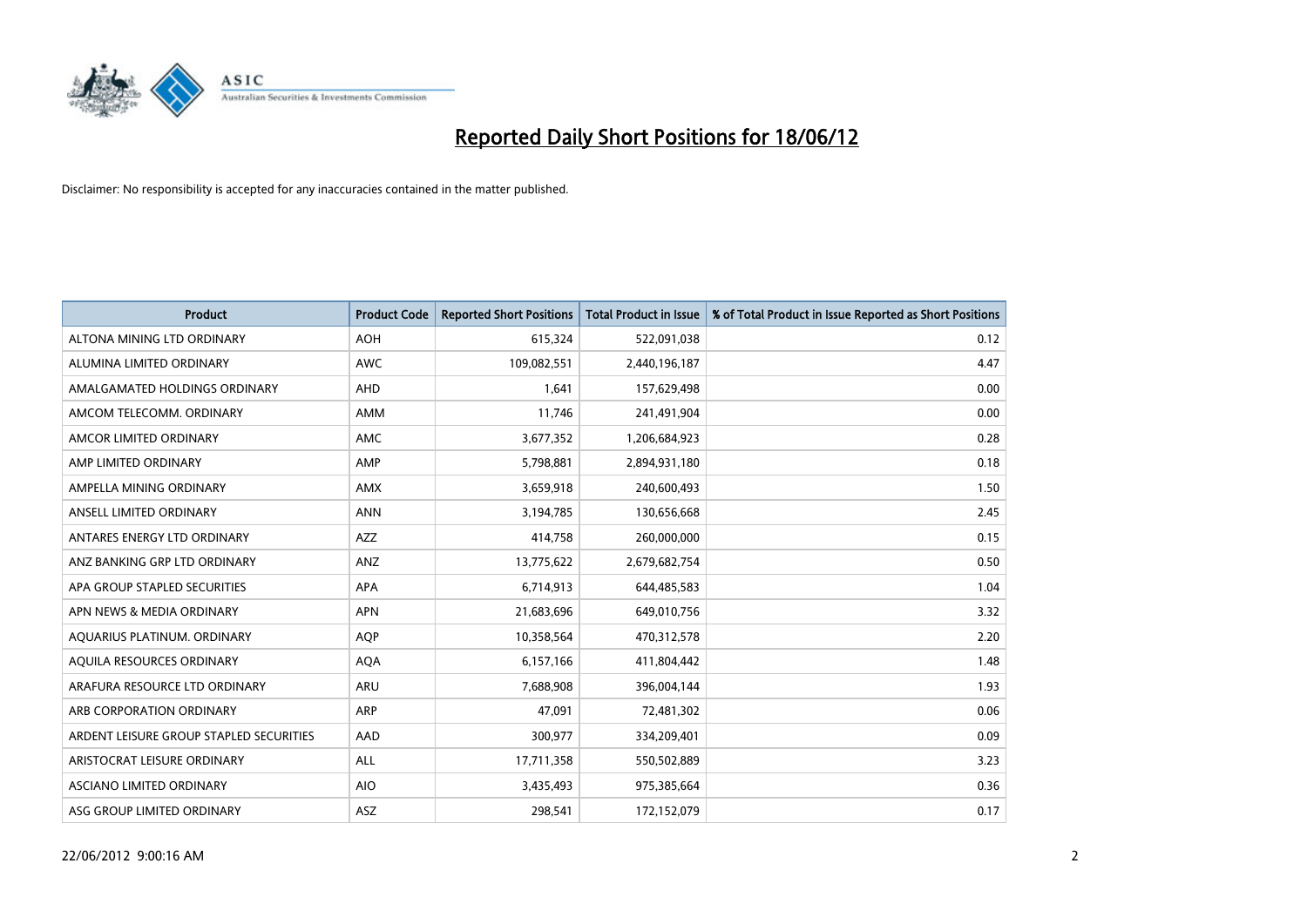

| <b>Product</b>                          | <b>Product Code</b> | <b>Reported Short Positions</b> | <b>Total Product in Issue</b> | % of Total Product in Issue Reported as Short Positions |
|-----------------------------------------|---------------------|---------------------------------|-------------------------------|---------------------------------------------------------|
| ASPEN GROUP ORD/UNITS STAPLED           | <b>APZ</b>          | 144,720                         | 600,507,326                   | 0.02                                                    |
| ASPIRE MINING LTD ORDINARY              | <b>AKM</b>          | 270,129                         | 620,594,556                   | 0.04                                                    |
| ASTRO JAP PROP GROUP STAPLED SECURITIES | AJA                 | 25,589                          | 58,445,002                    | 0.04                                                    |
| ASX LIMITED ORDINARY                    | ASX                 | 3,618,787                       | 175,136,729                   | 2.06                                                    |
| ATLAS IRON LIMITED ORDINARY             | AGO                 | 10,447,560                      | 904,580,993                   | 1.15                                                    |
| AUCKLAND INTERNATION ORDINARY           | AIA                 | 50,000                          | 1,322,564,489                 | 0.00                                                    |
| AURORA OIL & GAS ORDINARY               | <b>AUT</b>          | 6,445,550                       | 445,458,159                   | 1.43                                                    |
| AUSDRILL LIMITED ORDINARY               | ASL                 | 1,375,620                       | 304,397,289                   | 0.45                                                    |
| AUSENCO LIMITED ORDINARY                | AAX                 | 374,824                         | 123,872,665                   | 0.30                                                    |
| <b>AUSTAL LIMITED ORDINARY</b>          | ASB                 | 248,966                         | 188,193,007                   | 0.13                                                    |
| AUSTBROKERS HOLDINGS ORDINARY           | <b>AUB</b>          | 100                             | 55,999,095                    | 0.00                                                    |
| AUSTIN ENGINEERING ORDINARY             | ANG                 | 20,498                          | 72,314,403                    | 0.02                                                    |
| AUSTRALAND PROPERTY STAPLED SECURITY    | <b>ALZ</b>          | 180,037                         | 576,846,597                   | 0.03                                                    |
| AUSTRALIAN AGRICULT, ORDINARY           | AAC                 | 371,342                         | 312,905,085                   | 0.10                                                    |
| AUSTRALIAN INFRASTR, UNITS/ORDINARY     | <b>AIX</b>          | 11,539,172                      | 620,733,944                   | 1.88                                                    |
| AUSTRALIAN PHARM. ORDINARY              | API                 | 254,289                         | 488,115,883                   | 0.06                                                    |
| AUTOMOTIVE HOLDINGS ORDINARY            | AHE                 | 5,891                           | 260,579,682                   | 0.00                                                    |
| AVIENNINGS LIMITED ORDINARY             | <b>AVJ</b>          | 575,001                         | 274,588,694                   | 0.21                                                    |
| AWE LIMITED ORDINARY                    | <b>AWE</b>          | 2,425,920                       | 521,871,941                   | 0.47                                                    |
| AZIMUTH RES LTD ORDINARY                | <b>AZH</b>          | 1,439,397                       | 401,368,304                   | 0.35                                                    |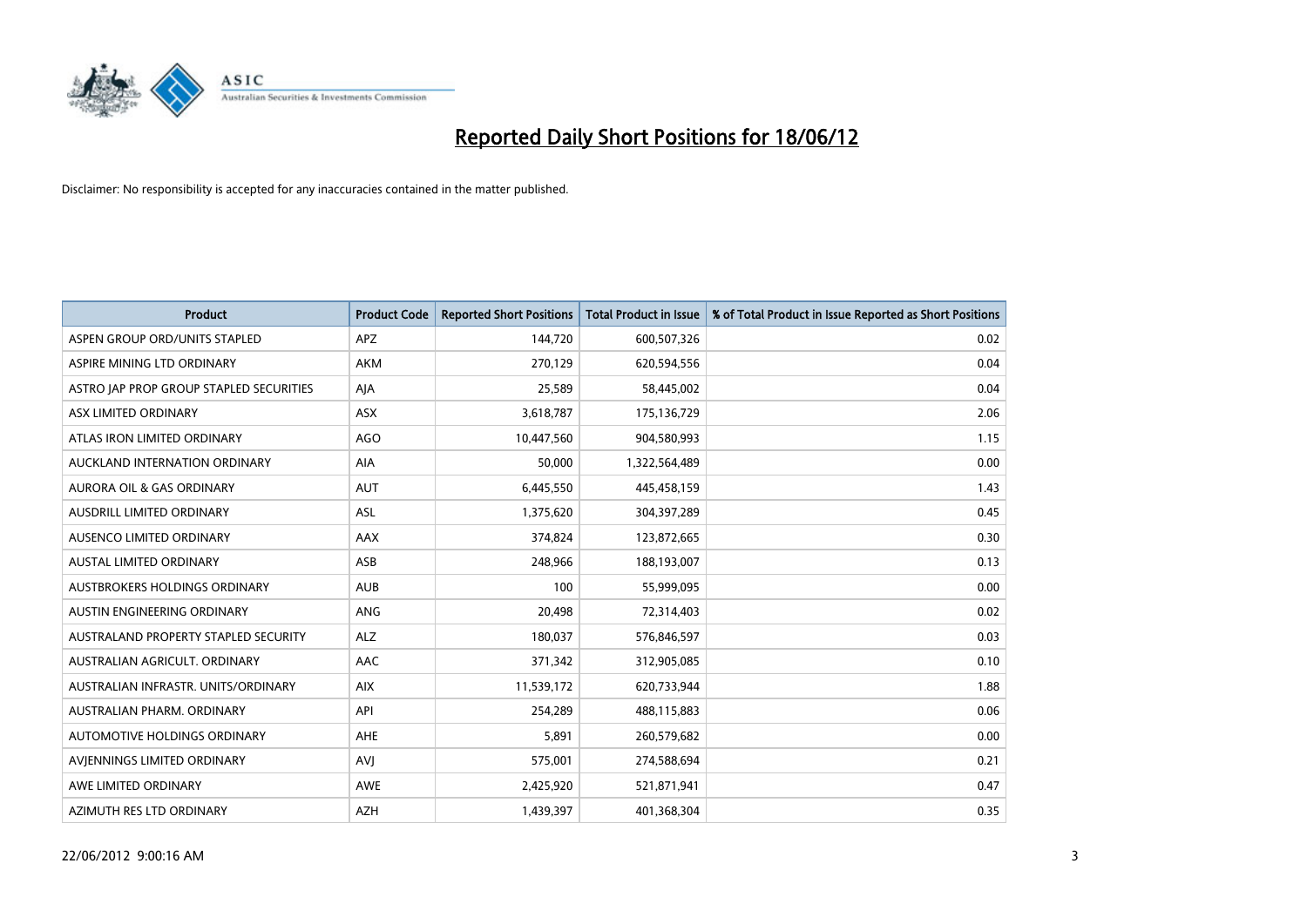

| <b>Product</b>                       | <b>Product Code</b> | <b>Reported Short Positions</b> | <b>Total Product in Issue</b> | % of Total Product in Issue Reported as Short Positions |
|--------------------------------------|---------------------|---------------------------------|-------------------------------|---------------------------------------------------------|
| AZUMAH RESOURCES ORDINARY            | <b>AZM</b>          | 743,919                         | 333,614,096                   | 0.22                                                    |
| BANDANNA ENERGY ORDINARY             | <b>BND</b>          | 3,909,643                       | 528,481,199                   | 0.73                                                    |
| BANK OF QUEENSLAND. ORDINARY         | <b>BOQ</b>          | 10,495,154                      | 308,797,224                   | 3.39                                                    |
| <b>BASE RES LIMITED ORDINARY</b>     | <b>BSE</b>          | 727,920                         | 460,440,029                   | 0.16                                                    |
| <b>BATHURST RESOURCES ORDINARY</b>   | <b>BTU</b>          | 40,094,692                      | 695,747,997                   | 5.76                                                    |
| <b>BC IRON LIMITED ORDINARY</b>      | <b>BCI</b>          | 298,814                         | 103,861,000                   | 0.28                                                    |
| BEACH ENERGY LIMITED ORDINARY        | <b>BPT</b>          | 25,546,841                      | 1,255,464,157                 | 2.03                                                    |
| BEADELL RESOURCE LTD ORDINARY        | <b>BDR</b>          | 11,441,919                      | 716,004,752                   | 1.61                                                    |
| BENDIGO AND ADELAIDE ORDINARY        | <b>BEN</b>          | 6,026,350                       | 396,604,957                   | 1.53                                                    |
| <b>BENITEC BIOPHARMA ORDINARY</b>    | <b>BLT</b>          | 75,000                          | 970,628,529                   | 0.01                                                    |
| BERKELEY RESOURCES ORDINARY          | <b>BKY</b>          | 359,026                         | 179,298,273                   | 0.21                                                    |
| <b>BHP BILLITON LIMITED ORDINARY</b> | <b>BHP</b>          | 9,543,045                       | 3,211,691,105                 | 0.29                                                    |
| <b>BILLABONG ORDINARY</b>            | <b>BBG</b>          | 24,512,128                      | 257,888,239                   | 9.49                                                    |
| <b>BIOTA HOLDINGS ORDINARY</b>       | <b>BTA</b>          | 1,155,260                       | 182,350,316                   | 0.62                                                    |
| <b>BLACKTHORN RESOURCES ORDINARY</b> | <b>BTR</b>          | 65,331                          | 127,818,000                   | 0.05                                                    |
| <b>BLUESCOPE STEEL LTD ORDINARY</b>  | BSL                 | 53,274,776                      | 3,349,185,247                 | 1.59                                                    |
| <b>BOART LONGYEAR ORDINARY</b>       | <b>BLY</b>          | 6,926,673                       | 461,163,412                   | 1.50                                                    |
| <b>BOOM LOGISTICS ORDINARY</b>       | <b>BOL</b>          | 626                             | 468,663,585                   | 0.00                                                    |
| <b>BORAL LIMITED, ORDINARY</b>       | <b>BLD</b>          | 41,305,011                      | 758,572,140                   | 5.46                                                    |
| <b>BRADKEN LIMITED ORDINARY</b>      | <b>BKN</b>          | 2,330,019                       | 168,629,376                   | 1.38                                                    |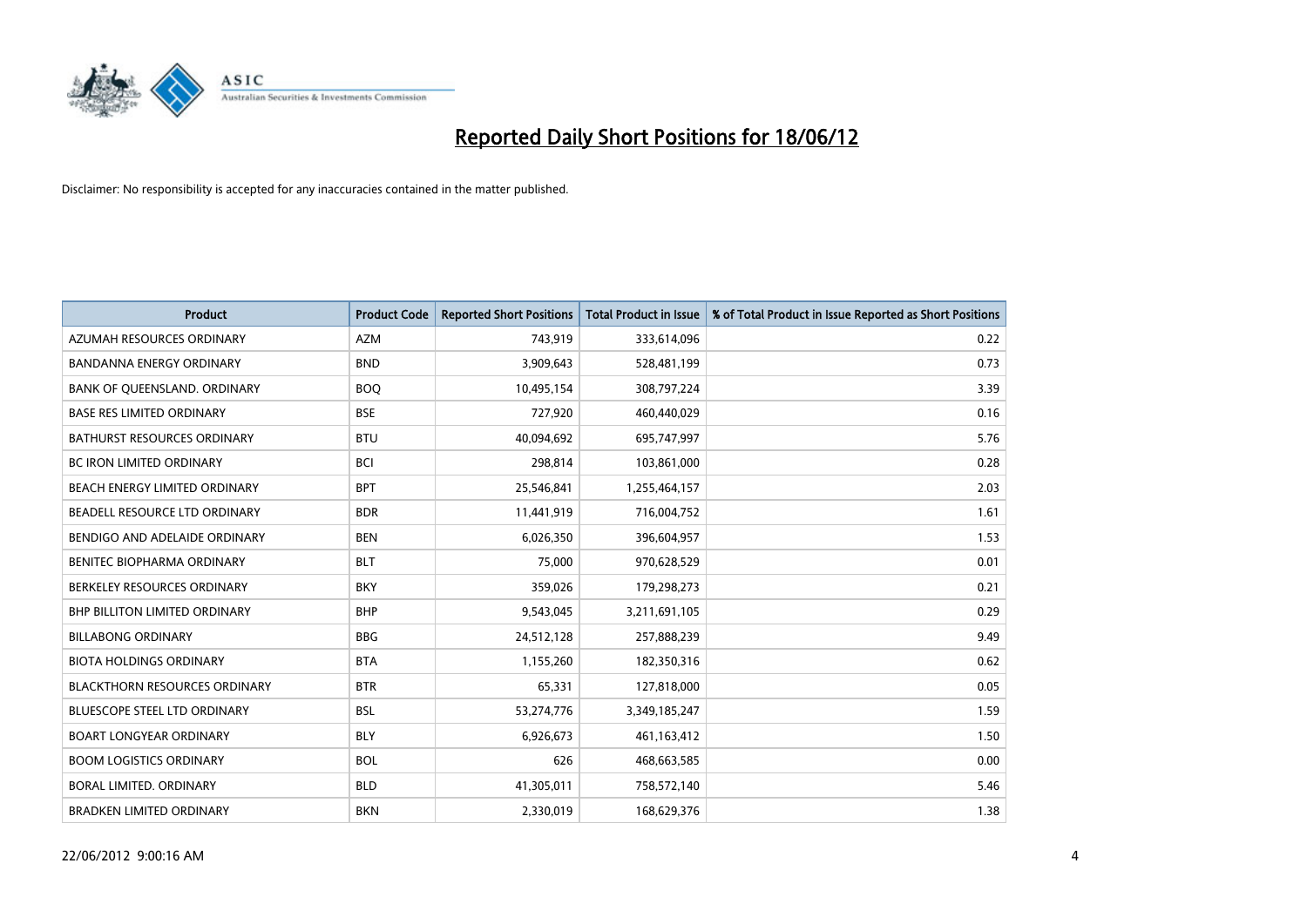

| <b>Product</b>                          | <b>Product Code</b> | <b>Reported Short Positions</b> | <b>Total Product in Issue</b> | % of Total Product in Issue Reported as Short Positions |
|-----------------------------------------|---------------------|---------------------------------|-------------------------------|---------------------------------------------------------|
| <b>BRAMBLES LIMITED ORDINARY</b>        | <b>BXB</b>          | 5,102,202                       | 1,536,017,062                 | 0.31                                                    |
| BRAMBLES LIMITED RTS 22-JUN-12 FORUS    | <b>BXBR</b>         | 566,639                         | 74,048,788                    | 0.76                                                    |
| BREVILLE GROUP LTD ORDINARY             | <b>BRG</b>          | 40.691                          | 130,095,322                   | 0.02                                                    |
| BRICKWORKS LIMITED ORDINARY             | <b>BKW</b>          | 20,608                          | 147,567,333                   | 0.01                                                    |
| <b>BROCKMAN RESOURCES ORDINARY</b>      | <b>BRM</b>          | 7,191                           | 145,053,151                   | 0.00                                                    |
| BT INVESTMENT MNGMNT ORDINARY           | <b>BTT</b>          | 246,771                         | 267,906,977                   | 0.09                                                    |
| <b>BURU ENERGY ORDINARY</b>             | <b>BRU</b>          | 10,111,563                      | 234,340,477                   | 4.33                                                    |
| <b>BWP TRUST ORDINARY UNITS</b>         | <b>BWP</b>          | 858,230                         | 525,255,093                   | 0.16                                                    |
| CABCHARGE AUSTRALIA ORDINARY            | CAB                 | 1,138,879                       | 120,437,014                   | 0.96                                                    |
| CALTEX AUSTRALIA ORDINARY               | <b>CTX</b>          | 5,731,407                       | 270,000,000                   | 2.11                                                    |
| CAMPBELL BROTHERS ORDINARY              | <b>CPB</b>          | 1,011,177                       | 67,503,411                    | 1.49                                                    |
| CAPE LAMBERT RES LTD ORDINARY           | <b>CFE</b>          | 817,918                         | 689,108,792                   | 0.11                                                    |
| CARABELLA RES LTD ORDINARY              | <b>CLR</b>          | 322,848                         | 133,642,797                   | 0.25                                                    |
| <b>CARBON ENERGY ORDINARY</b>           | <b>CNX</b>          | 77,039                          | 773,949,722                   | 0.01                                                    |
| <b>CARDNO LIMITED ORDINARY</b>          | CDD                 | 1,725,400                       | 138,103,523                   | 1.25                                                    |
| CARNARVON PETROLEUM ORDINARY            | <b>CVN</b>          | 99,527                          | 694,644,634                   | 0.02                                                    |
| CARSALES.COM LTD ORDINARY               | <b>CRZ</b>          | 28,465,949                      | 233,689,223                   | 12.18                                                   |
| CASH CONVERTERS ORDINARY                | CCV                 | 30,599                          | 379,761,025                   | 0.00                                                    |
| CENTRO RETAIL AUST ORD/UNIT STAPLED SEC | <b>CRF</b>          | 27,730,018                      | 1,340,723,189                 | 2.06                                                    |
| CERAMIC FUEL CELLS ORDINARY             | <b>CFU</b>          | 146,659                         | 1,366,298,863                 | 0.01                                                    |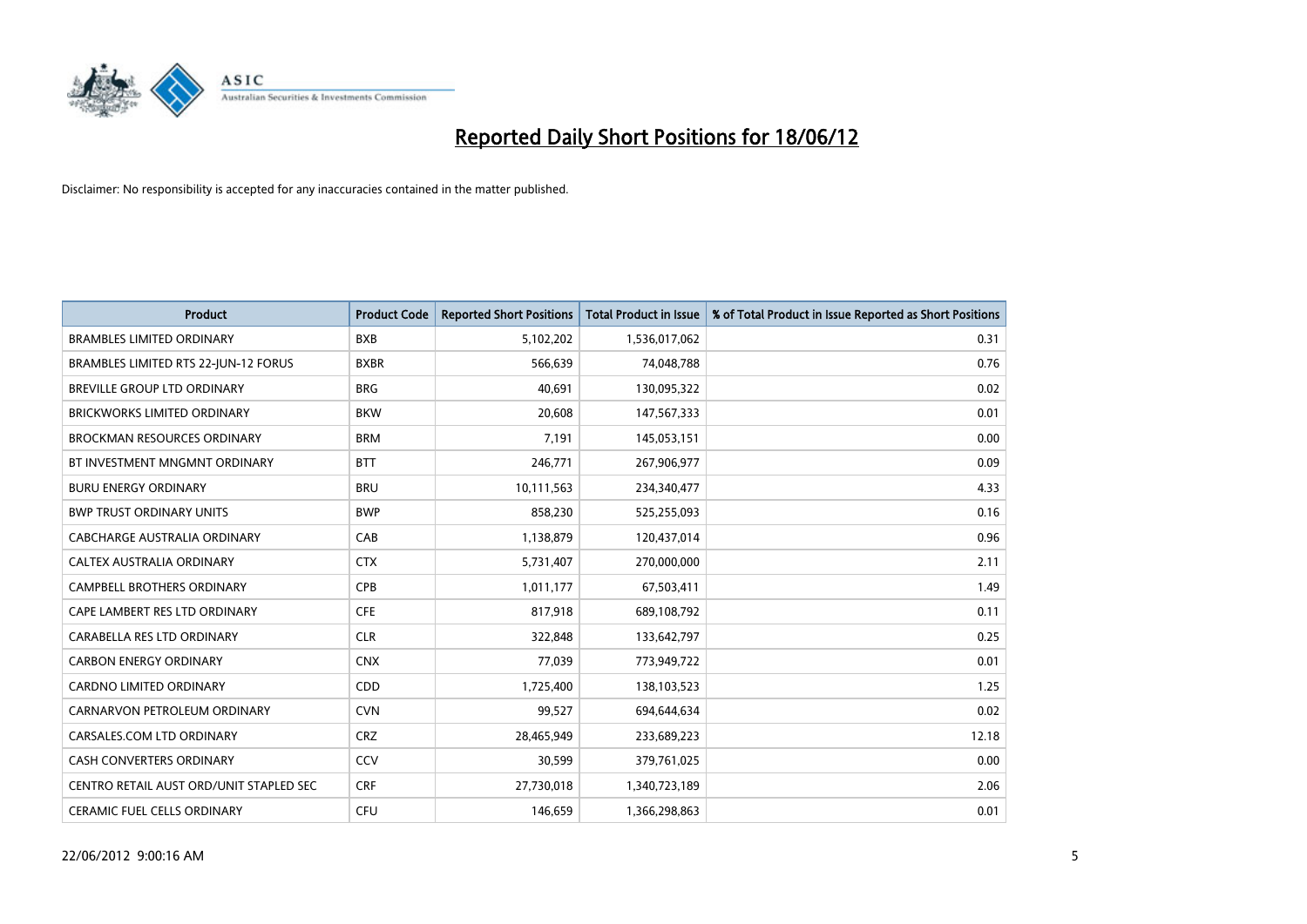

| <b>Product</b>                          | <b>Product Code</b> | <b>Reported Short Positions</b> | <b>Total Product in Issue</b> | % of Total Product in Issue Reported as Short Positions |
|-----------------------------------------|---------------------|---------------------------------|-------------------------------|---------------------------------------------------------|
| CFS RETAIL TRUST GRP STAPLED SECURITIES | <b>CFX</b>          | 49,592,095                      | 2,835,026,953                 | 1.76                                                    |
| CGA MINING LIMITED ORDINARY             | <b>CGX</b>          | 87,600                          | 337,725,726                   | 0.03                                                    |
| CHALLENGER DIV.PRO. STAPLED UNITS       | <b>CDI</b>          | 624,101                         | 860,977,302                   | 0.07                                                    |
| CHALLENGER INFRAST. STAPLED UNITS       | <b>CIF</b>          | 695,298                         | 316,223,785                   | 0.23                                                    |
| <b>CHALLENGER LIMITED ORDINARY</b>      | <b>CGF</b>          | 12,388,035                      | 544,827,710                   | 2.27                                                    |
| CHARTER HALL GROUP STAPLED US PROHIBIT. | <b>CHC</b>          | 130,955                         | 296,846,225                   | 0.04                                                    |
| <b>CHARTER HALL RETAIL UNITS</b>        | <b>COR</b>          | 799,829                         | 299,628,571                   | 0.28                                                    |
| <b>CHORUS LIMITED ORDINARY</b>          | <b>CNU</b>          | 1,138,860                       | 385,082,123                   | 0.29                                                    |
| CITIGOLD CORP LTD ORDINARY              | <b>CTO</b>          | 1,355,317                       | 1,105,078,301                 | 0.12                                                    |
| <b>CLOUGH LIMITED ORDINARY</b>          | <b>CLO</b>          | 173,472                         | 773,490,454                   | 0.01                                                    |
| CNPR GRP UNITS/ORD STAPLED              | <b>CNP</b>          | 2,537                           | 972,414,514                   | 0.00                                                    |
| COAL OF AFRICA LTD ORDINARY             | <b>CZA</b>          | 291,713                         | 662,484,573                   | 0.04                                                    |
| COALSPUR MINES LTD ORDINARY             | <b>CPL</b>          | 13,019,385                      | 620,729,899                   | 2.10                                                    |
| <b>COBAR CONSOLIDATED ORDINARY</b>      | CCU                 | 242,006                         | 210,101,187                   | 0.11                                                    |
| COCA-COLA AMATIL ORDINARY               | <b>CCL</b>          | 9,909,868                       | 761,319,007                   | 1.28                                                    |
| COCHLEAR LIMITED ORDINARY               | <b>COH</b>          | 6,317,965                       | 56,929,432                    | 11.08                                                   |
| <b>COCKATOO COAL ORDINARY</b>           | <b>COK</b>          | 16,846,365                      | 1,016,746,908                 | 1.66                                                    |
| <b>COFFEY INTERNATIONAL ORDINARY</b>    | <b>COF</b>          | 201,405                         | 255,833,165                   | 0.08                                                    |
| <b>COKAL LTD ORDINARY</b>               | <b>CKA</b>          | 59,385                          | 411,046,892                   | 0.01                                                    |
| <b>COLLINS FOODS LTD ORDINARY</b>       | <b>CKF</b>          | 64,777                          | 93,000,003                    | 0.07                                                    |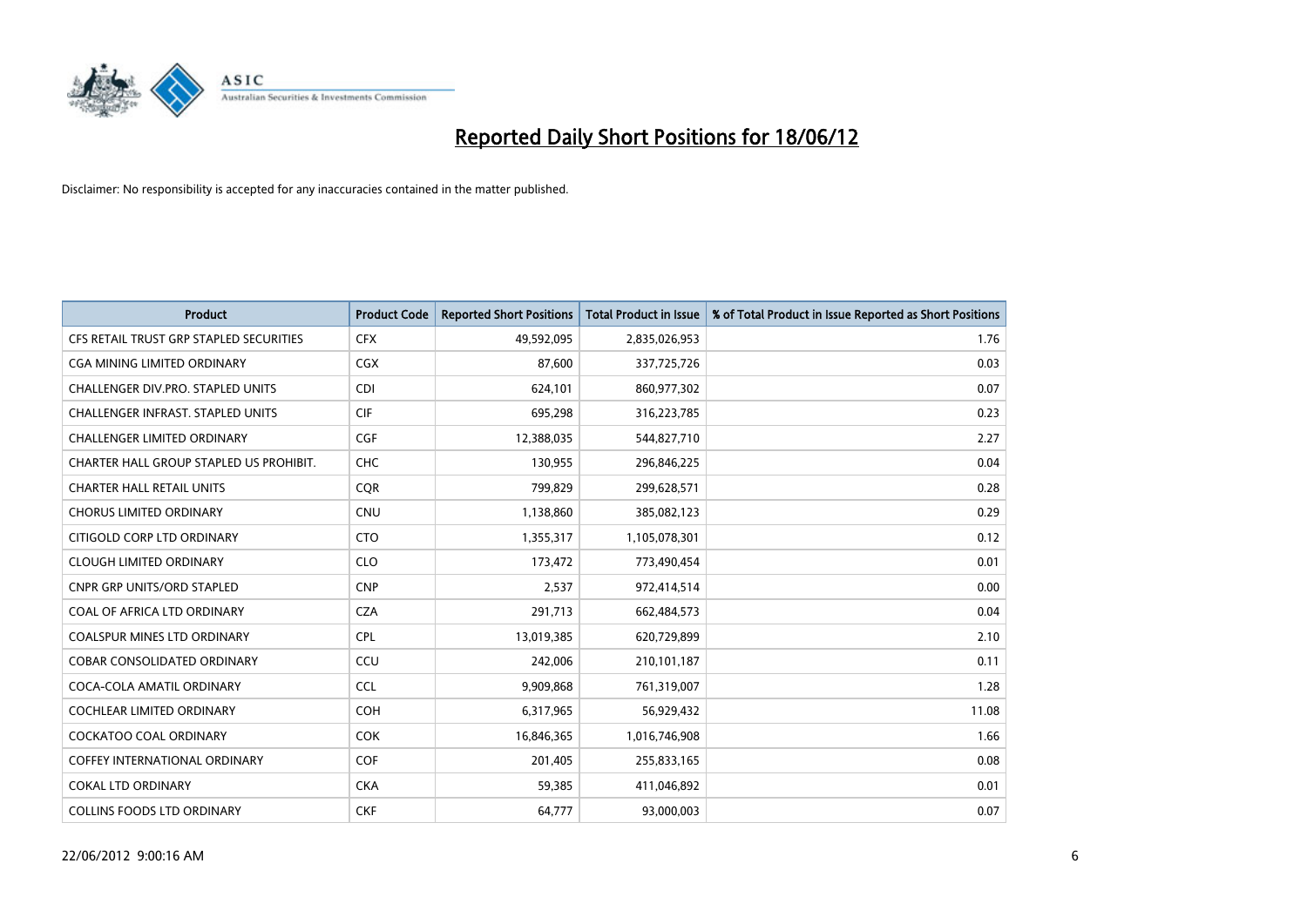

| <b>Product</b>                          | <b>Product Code</b> | <b>Reported Short Positions</b> | <b>Total Product in Issue</b> | % of Total Product in Issue Reported as Short Positions |
|-----------------------------------------|---------------------|---------------------------------|-------------------------------|---------------------------------------------------------|
| COMMONWEALTH BANK, ORDINARY             | <b>CBA</b>          | 33,724,815                      | 1,592,154,780                 | 2.07                                                    |
| COMMONWEALTH PROP ORDINARY UNITS        | <b>CPA</b>          | 17,510,237                      | 2,347,003,413                 | 0.77                                                    |
| <b>COMPASS RESOURCES ORDINARY</b>       | <b>CMR</b>          | 7,472                           | 1,403,744,100                 | 0.00                                                    |
| <b>COMPUTERSHARE LTD ORDINARY</b>       | <b>CPU</b>          | 5,560,064                       | 555,664,059                   | 1.00                                                    |
| CONSOLIDATED MEDIA, ORDINARY            | <b>CMI</b>          | 1,452,284                       | 561,834,996                   | 0.27                                                    |
| CONTINENTAL COAL LTD ORDINARY           | CCC                 | 454,551                         | 430,742,398                   | 0.10                                                    |
| <b>COOPER ENERGY LTD ORDINARY</b>       | <b>COE</b>          | 867,840                         | 292,791,528                   | 0.30                                                    |
| <b>CREDIT CORP GROUP ORDINARY</b>       | <b>CCP</b>          | 35,362                          | 45,571,114                    | 0.08                                                    |
| <b>CROMWELL PROP STAPLED SECURITIES</b> | <b>CMW</b>          | 4,029                           | 1,169,688,943                 | 0.00                                                    |
| <b>CROWN LIMITED ORDINARY</b>           | <b>CWN</b>          | 4,346,269                       | 728,394,185                   | 0.58                                                    |
| <b>CSG LIMITED ORDINARY</b>             | CSV                 | 918,784                         | 282,567,499                   | 0.32                                                    |
| <b>CSL LIMITED ORDINARY</b>             | <b>CSL</b>          | 4,593,360                       | 510,373,491                   | 0.88                                                    |
| <b>CSR LIMITED ORDINARY</b>             | <b>CSR</b>          | 37,779,549                      | 506,000,315                   | 7.48                                                    |
| <b>CUDECO LIMITED ORDINARY</b>          | CDU                 | 4,614,433                       | 189, 185, 878                 | 2.43                                                    |
| <b>CUE ENERGY RESOURCE ORDINARY</b>     | <b>CUE</b>          | 3,114,221                       | 698,119,720                   | 0.44                                                    |
| DART ENERGY LTD ORDINARY                | <b>DTE</b>          | 17,638,498                      | 768,645,654                   | 2.28                                                    |
| DATA#3 LIMITED ORDINARY                 | DTL                 | 23,164                          | 153,974,950                   | 0.01                                                    |
| DAVID JONES LIMITED ORDINARY            | <b>DJS</b>          | 54,042,903                      | 528,655,600                   | 10.19                                                   |
| <b>DECMIL GROUP LIMITED ORDINARY</b>    | <b>DCG</b>          | 434,734                         | 166,492,757                   | 0.25                                                    |
| DEXUS PROPERTY GROUP STAPLED UNITS      | <b>DXS</b>          | 13,314,704                      | 4,839,024,176                 | 0.27                                                    |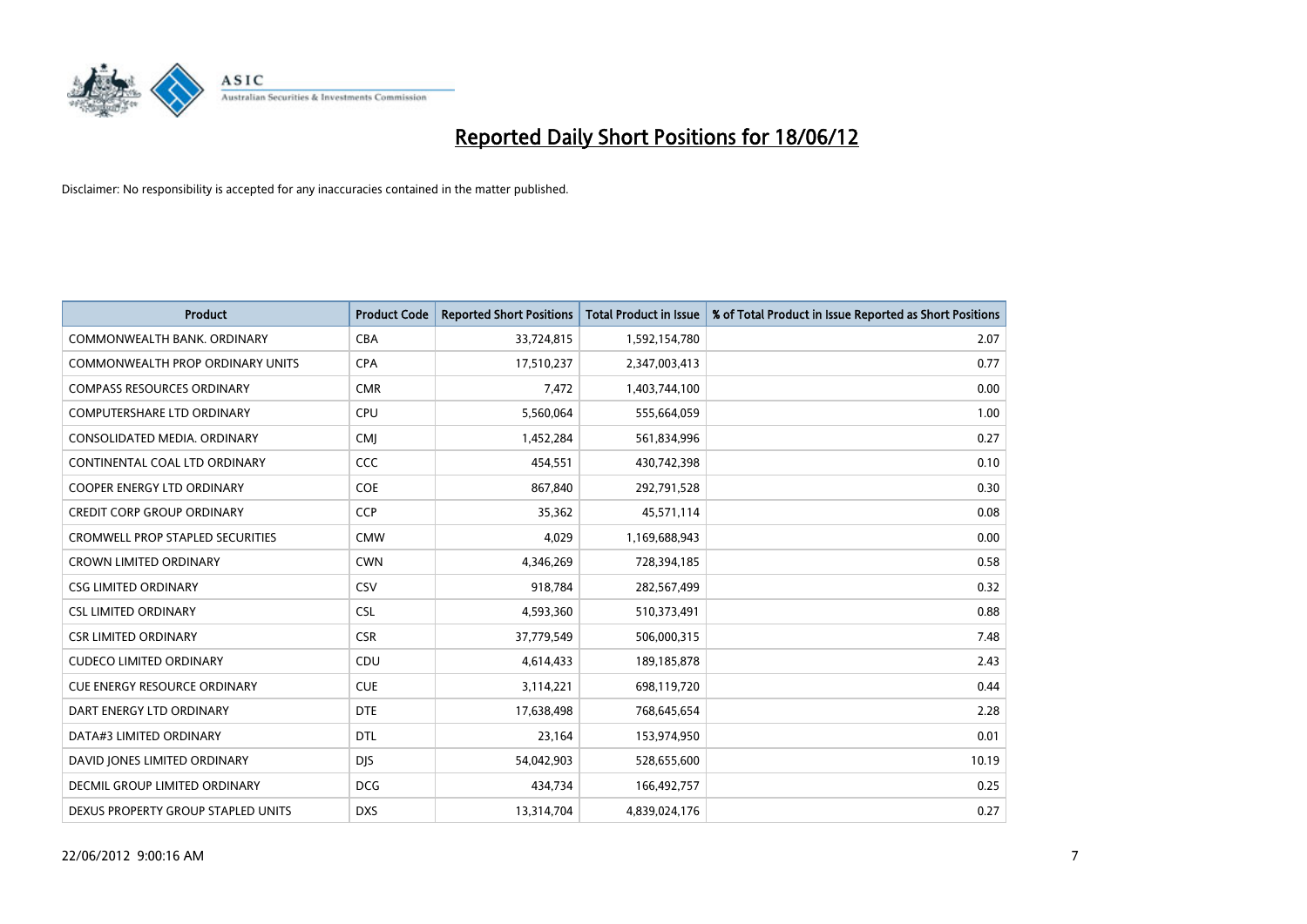

| <b>Product</b>                       | <b>Product Code</b> | <b>Reported Short Positions</b> | <b>Total Product in Issue</b> | % of Total Product in Issue Reported as Short Positions |
|--------------------------------------|---------------------|---------------------------------|-------------------------------|---------------------------------------------------------|
| DISCOVERY METALS LTD ORDINARY        | <b>DML</b>          | 13,312,240                      | 442,128,231                   | 3.00                                                    |
| DOMINO PIZZA ENTERPR ORDINARY        | <b>DMP</b>          | 425,678                         | 69,899,674                    | 0.61                                                    |
| DORAY MINERALS LTD ORDINARY          | <b>DRM</b>          | 34,590                          | 81,162,275                    | 0.04                                                    |
| DOWNER EDI LIMITED ORDINARY          | <b>DOW</b>          | 6,508,781                       | 429,100,296                   | 1.51                                                    |
| DRAIG RESOURCES LTD ORDINARY         | <b>DRG</b>          | 15,500                          | 65,503,845                    | 0.02                                                    |
| DRILLSEARCH ENERGY ORDINARY          | <b>DLS</b>          | 4,528,474                       | 337,449,196                   | 1.36                                                    |
| DUET GROUP STAPLED US PROHIBIT.      | <b>DUE</b>          | 4,117,429                       | 1,109,831,386                 | 0.37                                                    |
| DULUXGROUP LIMITED ORDINARY          | <b>DLX</b>          | 9,999,573                       | 367,456,259                   | 2.73                                                    |
| <b>DWS LTD ORDINARY</b>              | <b>DWS</b>          | 7,676                           | 132,362,763                   | 0.01                                                    |
| ECHO ENTERTAINMENT ORDINARY          | <b>EGP</b>          | 48,195,036                      | 688,019,737                   | 7.00                                                    |
| ELDERS LIMITED ORDINARY              | <b>ELD</b>          | 15,989,347                      | 448,598,480                   | 3.56                                                    |
| ELDORADO GOLD CORP CDI 1:1           | EAU                 | 40,941                          | 7,221,936                     | 0.58                                                    |
| ELEMENTAL MINERALS ORDINARY          | <b>ELM</b>          | 509,395                         | 243,614,280                   | 0.20                                                    |
| ELEMENTOS LIMITED ORDINARY           | <b>ELT</b>          | 16                              | 82,383,526                    | 0.00                                                    |
| <b>EMECO HOLDINGS ORDINARY</b>       | <b>EHL</b>          | 4,033,909                       | 631,237,586                   | 0.64                                                    |
| <b>EMPIRE ENERGY LTD ORDINARY</b>    | EEG                 | 248,500                         | 298,197,016                   | 0.08                                                    |
| <b>ENDEAVOUR MIN CORP CDI 1:1</b>    | <b>EVR</b>          | 169,328                         | 117,438,458                   | 0.14                                                    |
| ENERGY RESOURCES ORDINARY 'A'        | <b>ERA</b>          | 10,565,254                      | 517,725,062                   | 2.04                                                    |
| <b>ENERGY WORLD CORPOR, ORDINARY</b> | <b>EWC</b>          | 17,900,732                      | 1,734,166,672                 | 1.04                                                    |
| ENVESTRA LIMITED ORDINARY            | <b>ENV</b>          | 17,230,219                      | 1,572,392,111                 | 1.08                                                    |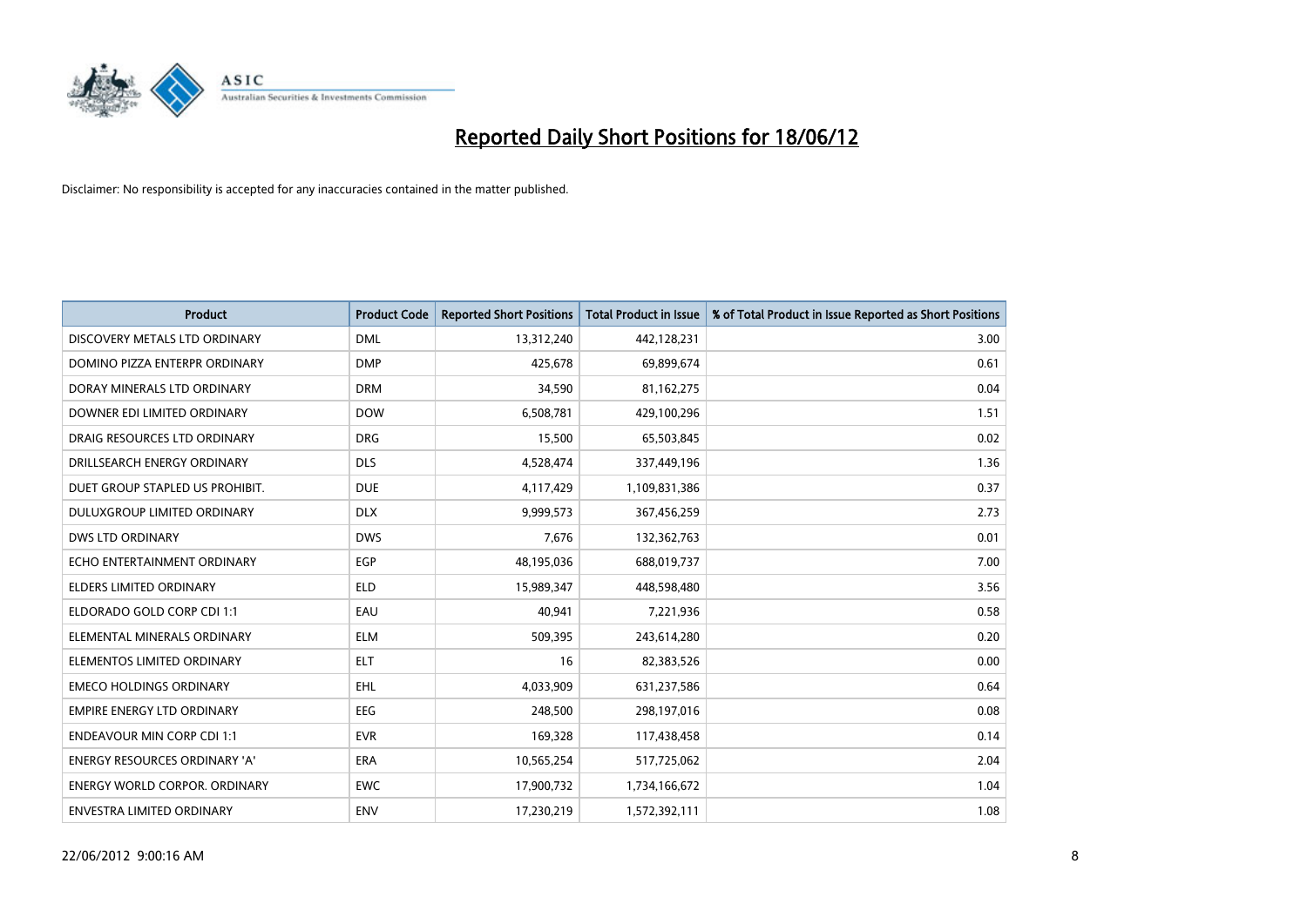

| <b>Product</b>                        | <b>Product Code</b> | <b>Reported Short Positions</b> | <b>Total Product in Issue</b> | % of Total Product in Issue Reported as Short Positions |
|---------------------------------------|---------------------|---------------------------------|-------------------------------|---------------------------------------------------------|
| EQUATORIAL RES LTD ORDINARY           | EQX                 | 158,996                         | 117,235,353                   | 0.14                                                    |
| EUREKA ENERGY LTD ORDINARY            | <b>EKA</b>          | 1,250,000                       | 237,764,050                   | 0.53                                                    |
| EVOLUTION MINING LTD ORDINARY         | <b>EVN</b>          | 1,965,343                       | 707,105,713                   | 0.27                                                    |
| <b>EXCO RESOURCES LTD ORDINARY</b>    | <b>EXS</b>          | 50,060                          | 356,044,187                   | 0.01                                                    |
| FAIRFAX MEDIA LTD ORDINARY            | <b>FXI</b>          | 330,983,965                     | 2,351,955,725                 | 14.08                                                   |
| FAR LTD ORDINARY                      | <b>FAR</b>          | 21,000,000                      | 2,499,846,742                 | 0.84                                                    |
| FISHER & PAYKEL APP. ORDINARY         | <b>FPA</b>          | 26,000                          | 724,235,162                   | 0.00                                                    |
| FISHER & PAYKEL H. ORDINARY           | <b>FPH</b>          | 19,000                          | 530,053,399                   | 0.00                                                    |
| FKP PROPERTY GROUP STAPLED SECURITIES | <b>FKP</b>          | 35,553,206                      | 1,211,033,858                 | 2.94                                                    |
| FLEETWOOD CORP ORDINARY               | <b>FWD</b>          | 97,212                          | 59,217,793                    | 0.16                                                    |
| FLETCHER BUILDING ORDINARY            | <b>FBU</b>          | 8,822,918                       | 682,866,936                   | 1.29                                                    |
| FLEXIGROUP LIMITED ORDINARY           | FXL                 | 34,757                          | 282,113,791                   | 0.00                                                    |
| <b>FLIGHT CENTRE ORDINARY</b>         | <b>FLT</b>          | 12,035,680                      | 100,039,833                   | 12.03                                                   |
| FLINDERS MINES LTD ORDINARY           | <b>FMS</b>          | 617,831                         | 1,821,300,404                 | 0.04                                                    |
| <b>FOCUS MINERALS LTD ORDINARY</b>    | <b>FML</b>          | 503,925                         | 4,320,773,701                 | 0.01                                                    |
| <b>FORGE GROUP LIMITED ORDINARY</b>   | FGE                 | 369,582                         | 86,169,014                    | 0.42                                                    |
| FORTESCUE METALS GRP ORDINARY         | <b>FMG</b>          | 155,342,036                     | 3,113,798,659                 | 4.98                                                    |
| <b>G.U.D. HOLDINGS ORDINARY</b>       | GUD                 | 1,065,666                       | 70,803,455                    | 1.52                                                    |
| <b>G8 EDUCATION LIMITED ORDINARY</b>  | <b>GEM</b>          | 100,001                         | 203,770,273                   | 0.05                                                    |
| <b>GALAXY RESOURCES ORDINARY</b>      | GXY                 | 7,731,292                       | 363,775,852                   | 2.13                                                    |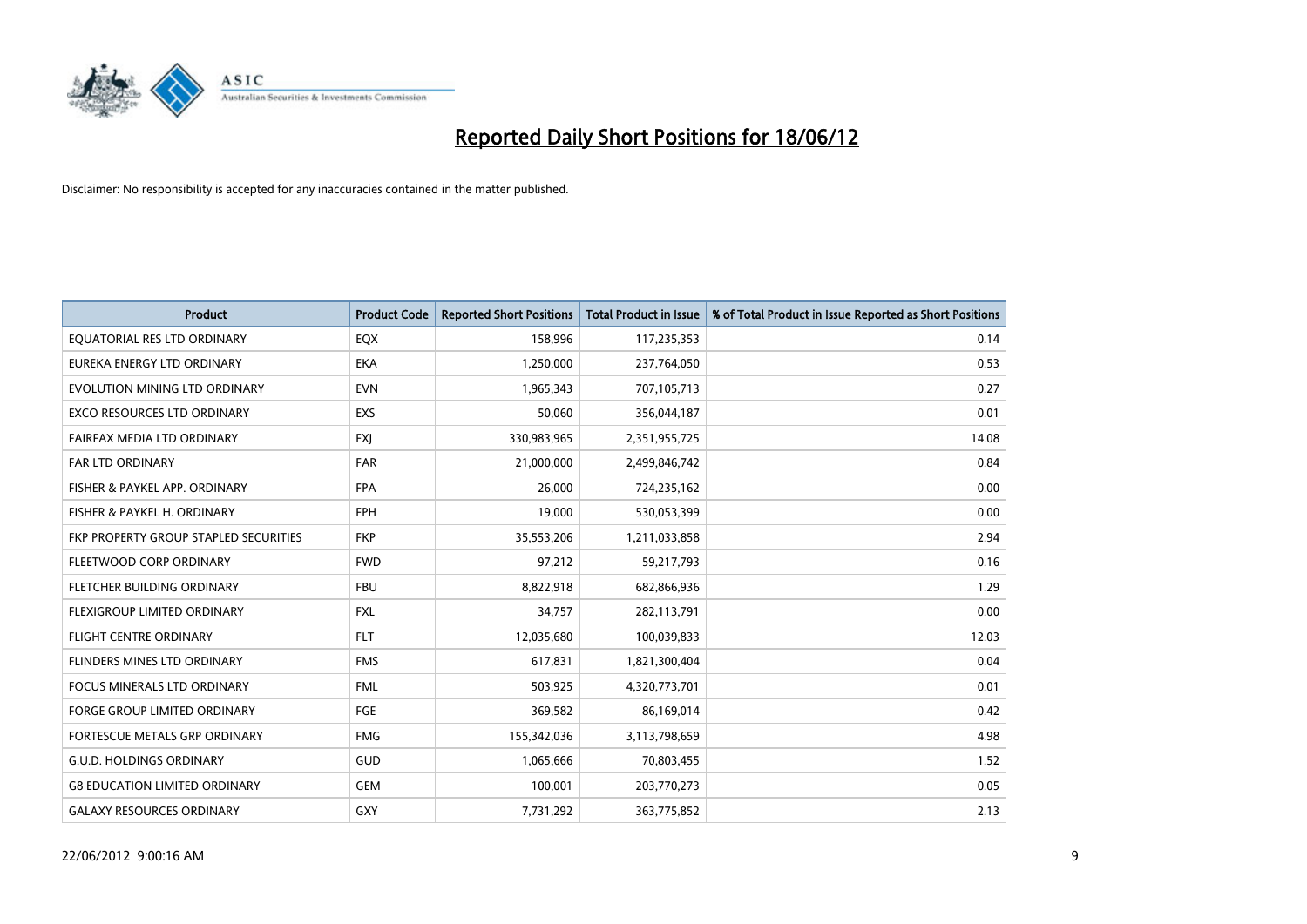

| Product                                          | <b>Product Code</b> | <b>Reported Short Positions</b> | <b>Total Product in Issue</b> | % of Total Product in Issue Reported as Short Positions |
|--------------------------------------------------|---------------------|---------------------------------|-------------------------------|---------------------------------------------------------|
| <b>GEODYNAMICS LIMITED ORDINARY</b>              | GDY                 | 850                             | 406,452,608                   | 0.00                                                    |
| <b>GINDALBIE METALS LTD ORDINARY</b>             | <b>GBG</b>          | 44,021,518                      | 1,247,487,454                 | 3.51                                                    |
| <b>GLOBAL CONSTRUCTION ORDINARY</b>              | GCS                 | 50,000                          | 116,464,741                   | 0.04                                                    |
| <b>GLOUCESTER COAL ORDINARY</b>                  | GCL                 | 1,044,442                       | 202,905,967                   | 0.51                                                    |
| <b>GOLD ROAD RES LTD ORDINARY</b>                | GOR                 | 158,619                         | 389,975,665                   | 0.05                                                    |
| <b>GOODMAN FIELDER, ORDINARY</b>                 | GFF                 | 37,489,641                      | 1,955,559,207                 | 1.91                                                    |
| <b>GOODMAN GROUP STAPLED US PROHIBIT.</b>        | <b>GMG</b>          | 12,741,404                      | 1,549,551,920                 | 0.82                                                    |
| <b>GPT GROUP STAPLED SEC.</b>                    | <b>GPT</b>          | 5,206,174                       | 1,775,596,199                 | 0.26                                                    |
| <b>GRAINCORP LIMITED A CLASS ORDINARY</b>        | <b>GNC</b>          | 728,932                         | 198,318,900                   | 0.37                                                    |
| <b>GRANGE RESOURCES, ORDINARY</b>                | GRR                 | 3,682,754                       | 1,154,766,592                 | 0.32                                                    |
| <b>GREENLAND MIN EN LTD ORDINARY</b>             | GGG                 | 3,867,831                       | 416,390,488                   | 0.92                                                    |
| <b>GROWTHPOINT PROPERTY ORD/UNIT STAPLED SEC</b> | GOZ                 | 124,754                         | 291,904,374                   | 0.05                                                    |
| <b>GRYPHON MINERALS LTD ORDINARY</b>             | GRY                 | 9,398,129                       | 348,264,983                   | 2.70                                                    |
| <b>GUILDFORD COAL LTD ORDINARY</b>               | <b>GUF</b>          | 1,798,146                       | 276,867,530                   | 0.65                                                    |
| <b>GUINNESS PEAT GROUP. CDI 1:1</b>              | GPG                 | 15,000                          | 228,999,984                   | 0.01                                                    |
| <b>GUJARAT NRE COAL LTD ORDINARY</b>             | <b>GNM</b>          | 665,366                         | 993,137,858                   | 0.07                                                    |
| <b>GUNNS LIMITED ORDINARY</b>                    | <b>GNS</b>          | 74,448,544                      | 848,401,559                   | 8.77                                                    |
| <b>GWA GROUP LTD ORDINARY</b>                    | <b>GWA</b>          | 18,059,785                      | 302,005,514                   | 5.96                                                    |
| <b>HARVEY NORMAN ORDINARY</b>                    | <b>HVN</b>          | 100,223,646                     | 1,062,316,784                 | 9.42                                                    |
| HASTIE GROUP LIMITED ORDINARY                    | <b>HST</b>          | 233,914                         | 137,353,504                   | 0.17                                                    |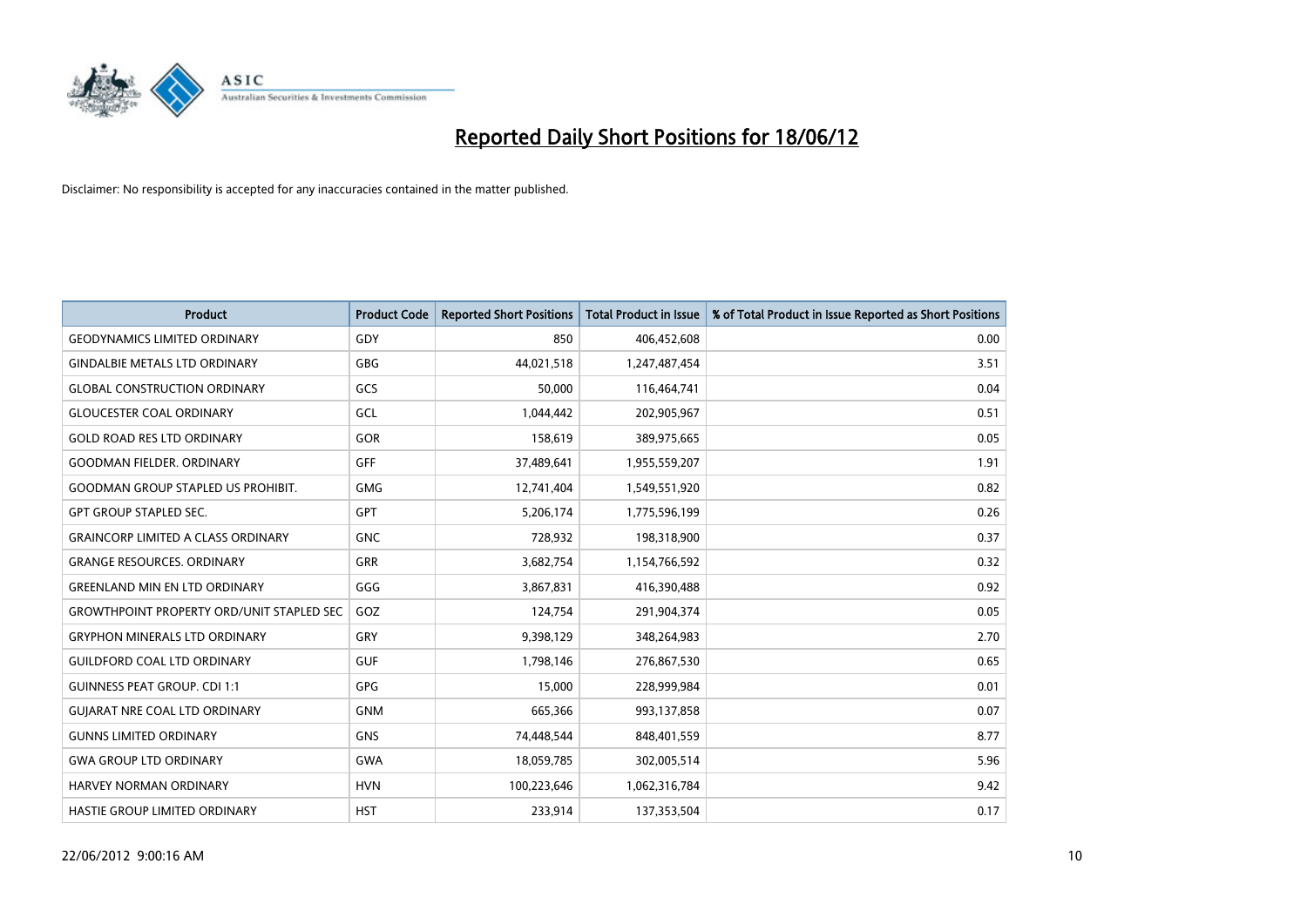

| <b>Product</b>                           | <b>Product Code</b> | <b>Reported Short Positions</b> | <b>Total Product in Issue</b> | % of Total Product in Issue Reported as Short Positions |
|------------------------------------------|---------------------|---------------------------------|-------------------------------|---------------------------------------------------------|
| HASTINGS DIVERSIFIED STAPLED SECURITY    | <b>HDF</b>          | 684.990                         | 530,001,072                   | 0.12                                                    |
| <b>HAVILAH RESOURCES NL ORDINARY</b>     | <b>HAV</b>          | 126,344                         | 101,311,223                   | 0.12                                                    |
| <b>HENDERSON GROUP CDI 1:1</b>           | <b>HGG</b>          | 4,447,292                       | 701,518,485                   | 0.63                                                    |
| HFA HOLDINGS LIMITED ORDINARY            | <b>HFA</b>          | 3,809                           | 117,332,831                   | 0.00                                                    |
| <b>HIGHLANDS PACIFIC ORDINARY</b>        | <b>HIG</b>          | 68,868                          | 686,202,481                   | 0.01                                                    |
| HILLGROVE RES LTD ORDINARY               | <b>HGO</b>          | 3,537,368                       | 793,698,575                   | 0.45                                                    |
| HILLS HOLDINGS LTD ORDINARY              | HIL                 | 3,017,866                       | 246,500,444                   | 1.23                                                    |
| HORIZON OIL LIMITED ORDINARY             | <b>HZN</b>          | 27,793,444                      | 1,130,811,515                 | 2.45                                                    |
| <b>IINET LIMITED ORDINARY</b>            | <b>IIN</b>          | 132,829                         | 160,968,847                   | 0.07                                                    |
| <b>ILUKA RESOURCES ORDINARY</b>          | <b>ILU</b>          | 40,650,358                      | 418,700,517                   | 9.68                                                    |
| <b>IMDEX LIMITED ORDINARY</b>            | <b>IMD</b>          | 275,701                         | 208,250,426                   | 0.14                                                    |
| IMF (AUSTRALIA) LTD ORDINARY             | <b>IMF</b>          | 112,476                         | 123,828,193                   | 0.09                                                    |
| <b>INCITEC PIVOT ORDINARY</b>            | IPL                 | 5,630,092                       | 1,628,730,107                 | 0.33                                                    |
| <b>INDEPENDENCE GROUP ORDINARY</b>       | <b>IGO</b>          | 11,778,031                      | 232,882,535                   | 5.02                                                    |
| <b>INDOPHIL RESOURCES ORDINARY</b>       | <b>IRN</b>          | 1,053,770                       | 1,203,146,194                 | 0.08                                                    |
| <b>INDUSTREA LIMITED ORDINARY</b>        | IDL                 | 524,778                         | 370,268,218                   | 0.15                                                    |
| <b>INFIGEN ENERGY STAPLED SECURITIES</b> | IFN                 | 5,837,575                       | 762,265,972                   | 0.78                                                    |
| <b>INSURANCE AUSTRALIA ORDINARY</b>      | IAG                 | 4,258,770                       | 2,079,034,021                 | 0.18                                                    |
| INTEGRA MINING LTD, ORDINARY             | <b>IGR</b>          | 5,547,344                       | 846,343,881                   | 0.66                                                    |
| <b>INTREPID MINES ORDINARY</b>           | IAU                 | 11,866,157                      | 525,733,428                   | 2.26                                                    |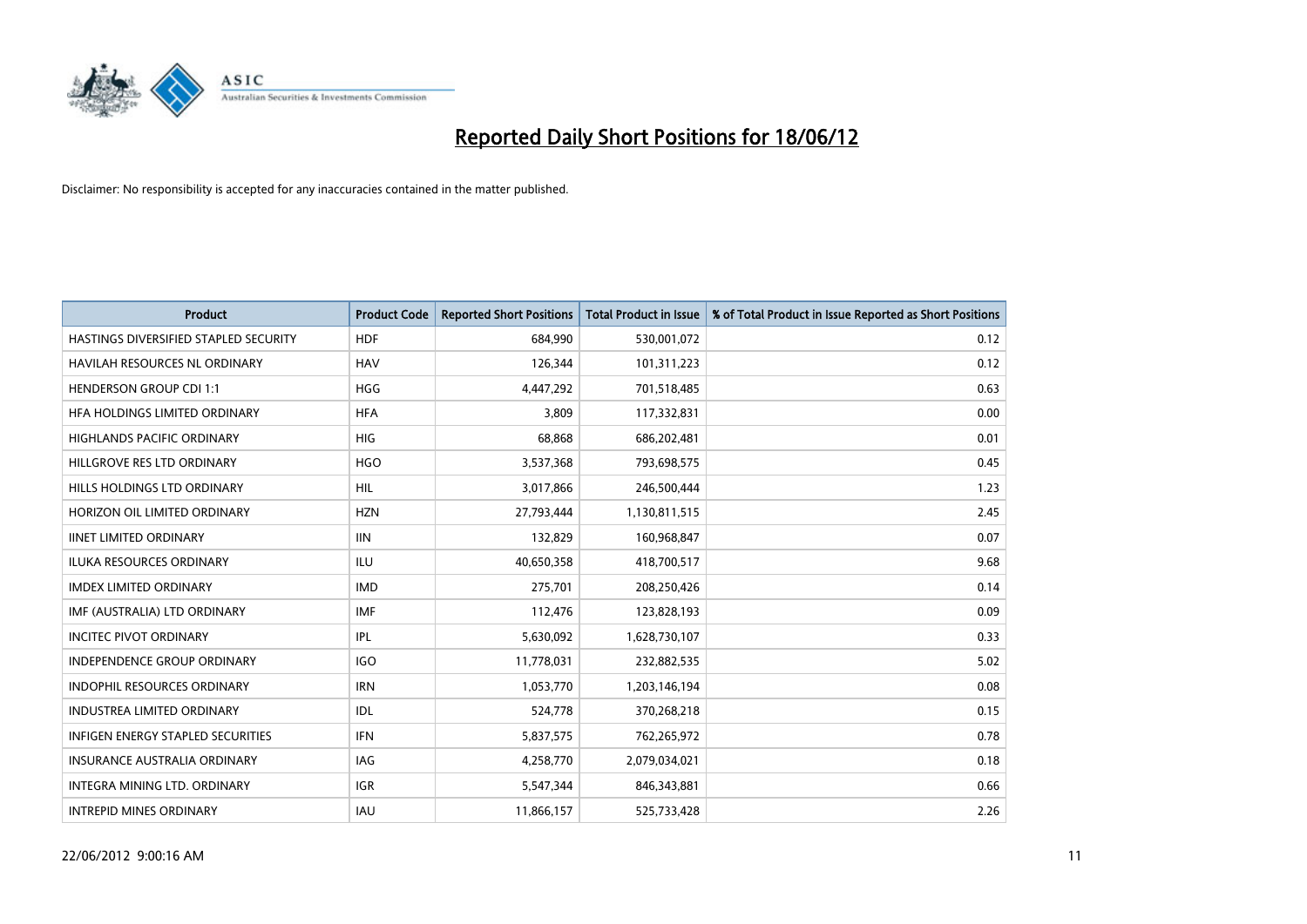

| <b>Product</b>                                | <b>Product Code</b> | <b>Reported Short Positions</b> | <b>Total Product in Issue</b> | % of Total Product in Issue Reported as Short Positions |
|-----------------------------------------------|---------------------|---------------------------------|-------------------------------|---------------------------------------------------------|
| <b>INVESTA OFFICE FUND STAPLED SECURITIES</b> | <b>IOF</b>          | 2,107,141                       | 614,047,458                   | 0.34                                                    |
| <b>INVOCARE LIMITED ORDINARY</b>              | IVC.                | 3,219,409                       | 110,030,298                   | 2.93                                                    |
| ION LIMITED ORDINARY                          | <b>ION</b>          | 164,453                         | 256,365,105                   | 0.06                                                    |
| <b>IOOF HOLDINGS LTD ORDINARY</b>             | IFL.                | 1,181,029                       | 229,794,395                   | 0.50                                                    |
| <b>IPROPERTY GROUP LTD ORDINARY</b>           | <b>IPP</b>          | 690,000                         | 179,879,862                   | 0.38                                                    |
| <b>IRESS LIMITED ORDINARY</b>                 | <b>IRE</b>          | 2,839,140                       | 127,036,010                   | 2.22                                                    |
| <b>IRON ORE HOLDINGS ORDINARY</b>             | <b>IOH</b>          | 57,728                          | 165,912,170                   | 0.03                                                    |
| ISHARES MSCI AUS 200 ISHARES MSCI AUS 200     | <b>IOZ</b>          | 52,237                          | 4,352,373                     | 1.20                                                    |
| ISHARES S&P HIGH DIV ISHARES S&P HIGH DIV     | <b>IHD</b>          | 99,988                          | 2,903,027                     | 3.44                                                    |
| ISHARES SMALL ORDS ISHARES SMALL ORDS         | <b>ISO</b>          | 434,568                         | 5,703,165                     | 7.62                                                    |
| <b>IVANHOE AUSTRALIA ORDINARY</b>             | <b>IVA</b>          | 3,001,979                       | 553,921,745                   | 0.53                                                    |
| JAMES HARDIE INDUST CHESS DEPOSITARY INT      | <b>IHX</b>          | 12,265,313                      | 437,838,167                   | 2.76                                                    |
| <b>JB HI-FI LIMITED ORDINARY</b>              | <b>IBH</b>          | 21,884,444                      | 98,850,643                    | 22.15                                                   |
| <b>JUPITER MINES ORDINARY</b>                 | <b>IMS</b>          | 50,383                          | 1,806,834,044                 | 0.00                                                    |
| <b>KAGARA LTD ORDINARY</b>                    | KZL                 | 3,475,166                       | 798,953,117                   | 0.42                                                    |
| KANGAROO RES LTD ORDINARY                     | <b>KRL</b>          | 183,733                         | 3,434,430,012                 | 0.00                                                    |
| KAROON GAS AUSTRALIA ORDINARY                 | <b>KAR</b>          | 573,508                         | 221,420,769                   | 0.26                                                    |
| KASBAH RESOURCES ORDINARY                     | <b>KAS</b>          | 51,151                          | 395,412,596                   | 0.01                                                    |
| KATHMANDU HOLD LTD ORDINARY                   | <b>KMD</b>          | 3,200,130                       | 200,000,000                   | 1.60                                                    |
| <b>KBL MINING LIMITED ORDINARY</b>            | <b>KBL</b>          | 1,820                           | 283,921,456                   | 0.00                                                    |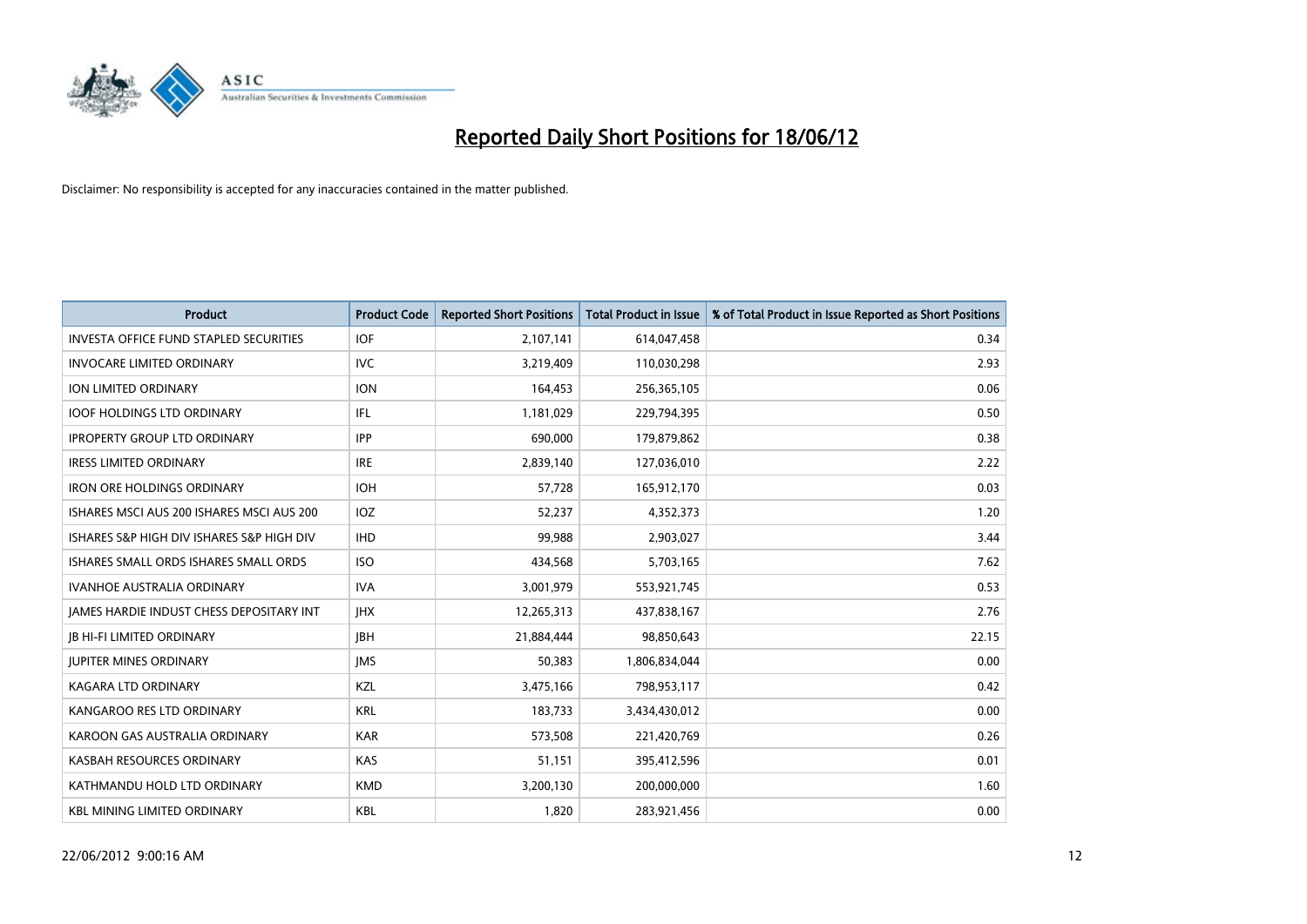

| <b>Product</b>                        | <b>Product Code</b> | <b>Reported Short Positions</b> | <b>Total Product in Issue</b> | % of Total Product in Issue Reported as Short Positions |
|---------------------------------------|---------------------|---------------------------------|-------------------------------|---------------------------------------------------------|
| <b>KENTOR GOLD LIMITED ORDINARY</b>   | <b>KGL</b>          | 290                             | 106,209,874                   | 0.00                                                    |
| <b>KEYBRIDGE CAPITAL ORDINARY</b>     | <b>KBC</b>          |                                 | 172,070,564                   | 0.00                                                    |
| KINGSGATE CONSOLID, ORDINARY          | <b>KCN</b>          | 5,760,964                       | 151,263,789                   | 3.82                                                    |
| KINGSROSE MINING LTD ORDINARY         | <b>KRM</b>          | 212,271                         | 287,578,777                   | 0.07                                                    |
| LEIGHTON HOLDINGS ORDINARY            | LEI                 | 10,187,865                      | 337,087,596                   | 3.02                                                    |
| LEND LEASE GROUP UNIT/ORD STAPLED     | <b>LLC</b>          | 3,251,665                       | 572,789,827                   | 0.57                                                    |
| LINC ENERGY LTD ORDINARY              | <b>LNC</b>          | 36, 377, 759                    | 504,487,631                   | 7.21                                                    |
| LIQUEFIED NATURAL ORDINARY            | <b>LNG</b>          | 276,323                         | 267,699,015                   | 0.10                                                    |
| LYNAS CORPORATION ORDINARY            | <b>LYC</b>          | 179,481,717                     | 1,714,846,913                 | 10.43                                                   |
| <b>M2 TELECOMMUNICATION ORDINARY</b>  | <b>MTU</b>          | 332,829                         | 156,571,954                   | 0.22                                                    |
| <b>MACA LIMITED ORDINARY</b>          | <b>MLD</b>          | 28,849                          | 150,000,000                   | 0.02                                                    |
| MACMAHON HOLDINGS ORDINARY            | MAH                 | 2,069,950                       | 738,631,705                   | 0.29                                                    |
| MACO ATLAS ROADS GRP ORDINARY STAPLED | <b>MOA</b>          | 4,323,518                       | 464,279,594                   | 0.93                                                    |
| MACQUARIE GROUP LTD ORDINARY          | MQG                 | 7,733,987                       | 348,635,692                   | 2.21                                                    |
| MARENGO MINING ORDINARY               | <b>MGO</b>          | 39,850                          | 1,003,745,113                 | 0.00                                                    |
| <b>MATRIX C &amp; E LTD ORDINARY</b>  | <b>MCE</b>          | 730,657                         | 92,686,855                    | 0.78                                                    |
| MAVERICK DRILLING ORDINARY            | MAD                 | 120,000                         | 267,594,286                   | 0.05                                                    |
| MCMILLAN SHAKESPEARE ORDINARY         | <b>MMS</b>          | 102,098                         | 74,523,965                    | 0.13                                                    |
| MEDUSA MINING LTD ORDINARY            | <b>MML</b>          | 2,114,657                       | 188,903,911                   | 1.12                                                    |
| MEO AUSTRALIA LTD ORDINARY            | <b>MEO</b>          | 1,960,034                       | 539,913,260                   | 0.37                                                    |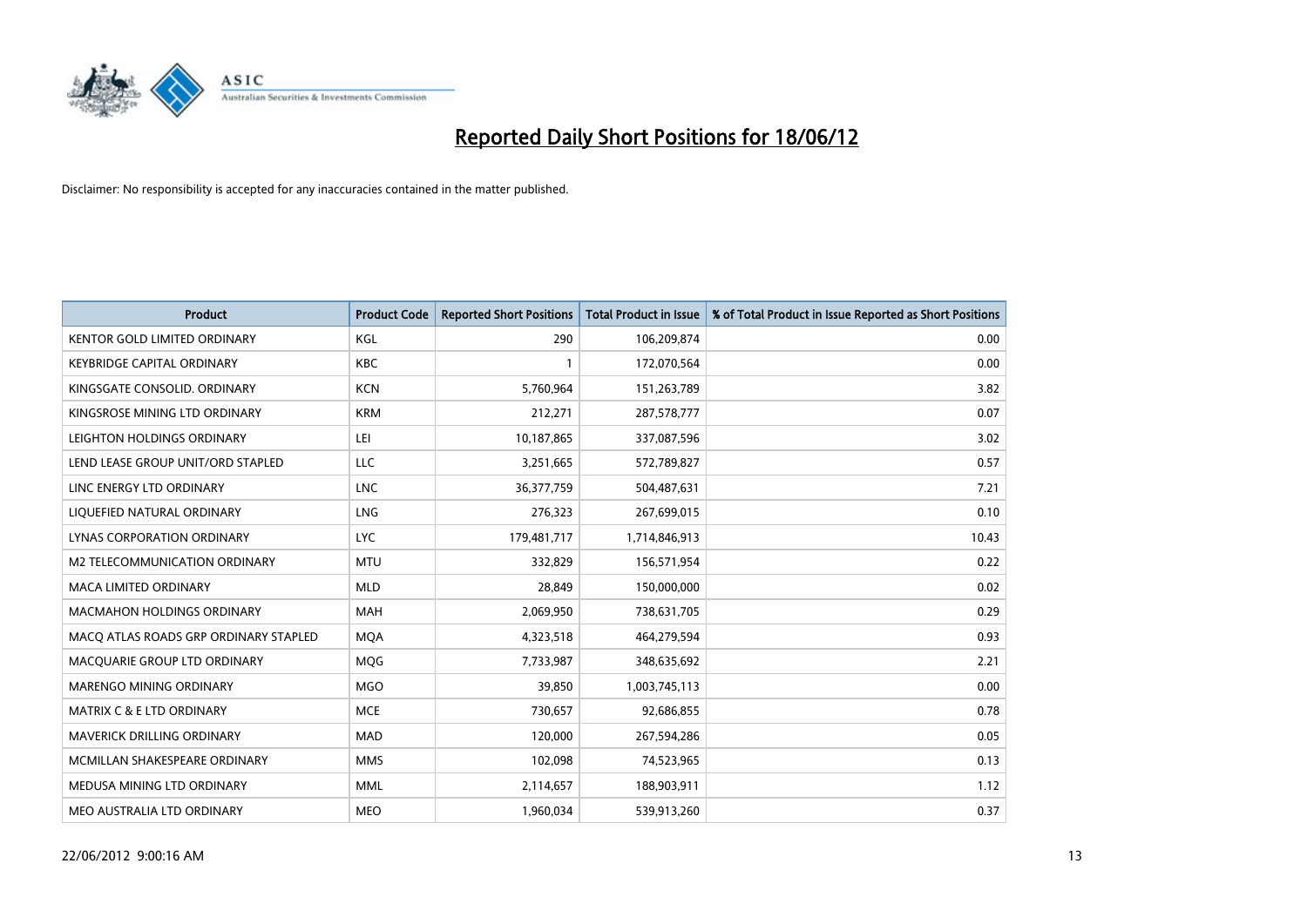

| <b>Product</b>                    | <b>Product Code</b> | <b>Reported Short Positions</b> | <b>Total Product in Issue</b> | % of Total Product in Issue Reported as Short Positions |
|-----------------------------------|---------------------|---------------------------------|-------------------------------|---------------------------------------------------------|
| <b>MERMAID MARINE ORDINARY</b>    | <b>MRM</b>          | 892,132                         | 219,453,350                   | 0.40                                                    |
| MESOBLAST LIMITED ORDINARY        | <b>MSB</b>          | 18,165,471                      | 284,478,361                   | 6.39                                                    |
| METALS X LIMITED ORDINARY         | <b>MLX</b>          | 1,372,121                       | 1,317,913,157                 | 0.10                                                    |
| METCASH LIMITED ORDINARY          | <b>MTS</b>          | 44,149,659                      | 771,345,864                   | 5.73                                                    |
| METGASCO LIMITED ORDINARY         | <b>MEL</b>          | 303,513                         | 337,414,140                   | 0.09                                                    |
| METMINCO LIMITED ORDINARY         | <b>MNC</b>          | 2,747,906                       | 1,749,541,573                 | 0.15                                                    |
| MHM METALS LIMITED ORDINARY       | <b>MHM</b>          | 37,083                          | 105,310,831                   | 0.04                                                    |
| MICLYN EXP OFFSHR ORDINARY        | <b>MIO</b>          | 30,534                          | 278,515,705                   | 0.01                                                    |
| MILTON CORPORATION ORDINARY       | <b>MLT</b>          | 12,800                          | 121,625,655                   | 0.01                                                    |
| MINCOR RESOURCES NL ORDINARY      | <b>MCR</b>          | 2,029,944                       | 192,202,047                   | 1.05                                                    |
| MINERAL DEPOSITS ORDINARY         | <b>MDL</b>          | 101,221                         | 83,538,786                    | 0.12                                                    |
| MINERAL RESOURCES, ORDINARY       | <b>MIN</b>          | 1,713,707                       | 184,856,018                   | 0.92                                                    |
| MIRABELA NICKEL LTD ORDINARY      | <b>MBN</b>          | 22,717,555                      | 876,571,645                   | 2.58                                                    |
| MIRVAC GROUP STAPLED SECURITIES   | <b>MGR</b>          | 4,318,956                       | 3,418,236,755                 | 0.12                                                    |
| MOLOPO ENERGY LTD ORDINARY        | <b>MPO</b>          | 1,196,349                       | 245,579,810                   | 0.49                                                    |
| MOLY MINES LIMITED ORDINARY       | <b>MOL</b>          | 97,060                          | 384,893,989                   | 0.02                                                    |
| MONADELPHOUS GROUP ORDINARY       | <b>MND</b>          | 2,778,306                       | 88,674,327                    | 3.11                                                    |
| MORTGAGE CHOICE LTD ORDINARY      | <b>MOC</b>          | 2,402,433                       | 120,319,572                   | 1.99                                                    |
| <b>MOUNT GIBSON IRON ORDINARY</b> | <b>MGX</b>          | 9,096,360                       | 1,085,516,652                 | 0.84                                                    |
| MURCHISON METALS LTD ORDINARY     | <b>MMX</b>          | 4,394,145                       | 450,093,277                   | 0.96                                                    |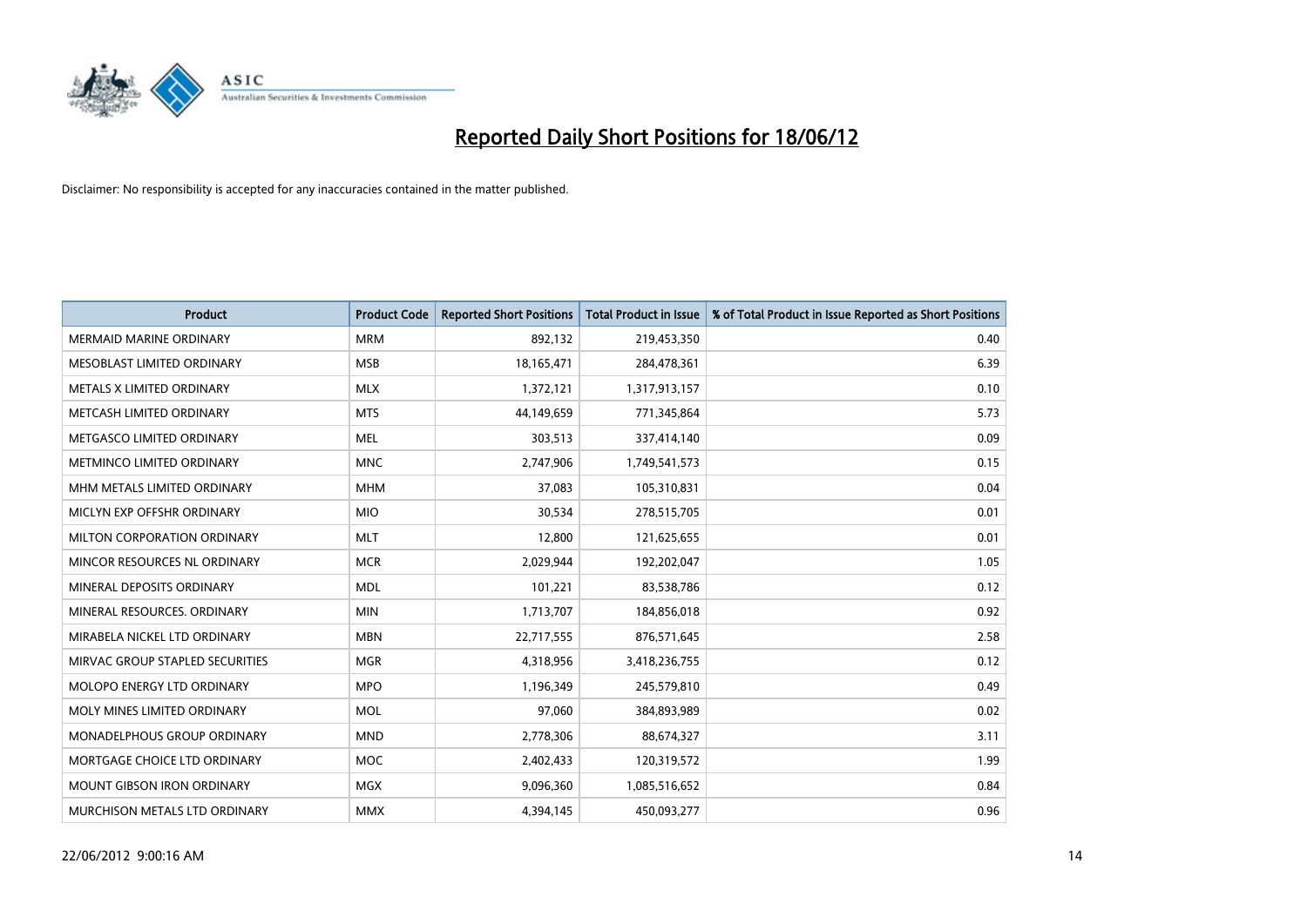

| <b>Product</b>                    | <b>Product Code</b> | <b>Reported Short Positions</b> | <b>Total Product in Issue</b> | % of Total Product in Issue Reported as Short Positions |
|-----------------------------------|---------------------|---------------------------------|-------------------------------|---------------------------------------------------------|
| <b>MYER HOLDINGS LTD ORDINARY</b> | <b>MYR</b>          | 72,871,554                      | 583,384,551                   | 12.48                                                   |
| <b>MYSTATE LIMITED ORDINARY</b>   | <b>MYS</b>          | 58,592                          | 86,977,573                    | 0.07                                                    |
| NATIONAL AUST, BANK ORDINARY      | <b>NAB</b>          | 20,349,749                      | 2,239,884,428                 | 0.88                                                    |
| NAVITAS LIMITED ORDINARY          | <b>NVT</b>          | 11,931,070                      | 375,318,628                   | 3.20                                                    |
| NEON ENERGY LIMITED ORDINARY      | <b>NEN</b>          | 826,864                         | 436,464,518                   | 0.20                                                    |
| NEW HOPE CORPORATION ORDINARY     | <b>NHC</b>          | 1,806,156                       | 830,411,534                   | 0.22                                                    |
| NEWCREST MINING ORDINARY          | <b>NCM</b>          | 2,048,303                       | 765,000,000                   | 0.25                                                    |
| NEWS CORP A NON-VOTING CDI        | <b>NWSLV</b>        | 2,903,091                       | 1,605,493,370                 | 0.19                                                    |
| NEWS CORP B VOTING CDI            | <b>NWS</b>          | 1,319,485                       | 798,520,953                   | 0.16                                                    |
| NEWSAT LIMITED ORDINARY           | <b>NWT</b>          | 75,000                          | 230,901,357                   | 0.03                                                    |
| NEXTDC LIMITED ORDINARY           | <b>NXT</b>          | 986,260                         | 150,602,388                   | 0.65                                                    |
| NEXUS ENERGY LIMITED ORDINARY     | <b>NXS</b>          | 2,109,848                       | 1,329,821,159                 | 0.15                                                    |
| NIB HOLDINGS LIMITED ORDINARY     | <b>NHF</b>          | 141,938                         | 439,004,182                   | 0.03                                                    |
| NIDO PETROLEUM ORDINARY           | <b>NDO</b>          | 105,313                         | 1,389,163,151                 | 0.01                                                    |
| NOBLE MINERAL RES ORDINARY        | <b>NMG</b>          | 5,343,442                       | 610,147,955                   | 0.87                                                    |
| NORTHERN IRON LTD ORDINARY        | <b>NFE</b>          | 455,518                         | 369,980,113                   | 0.11                                                    |
| NORTHERN STAR ORDINARY            | <b>NST</b>          | 7,480,365                       | 402,170,706                   | 1.86                                                    |
| NRW HOLDINGS LIMITED ORDINARY     | <b>NWH</b>          | 439,435                         | 278,888,011                   | 0.17                                                    |
| NUCOAL RESOURCES LTD ORDINARY     | <b>NCR</b>          | 120,497                         | 768,612,354                   | 0.02                                                    |
| NUFARM LIMITED ORDINARY           | <b>NUF</b>          | 5,713,779                       | 262,142,247                   | 2.18                                                    |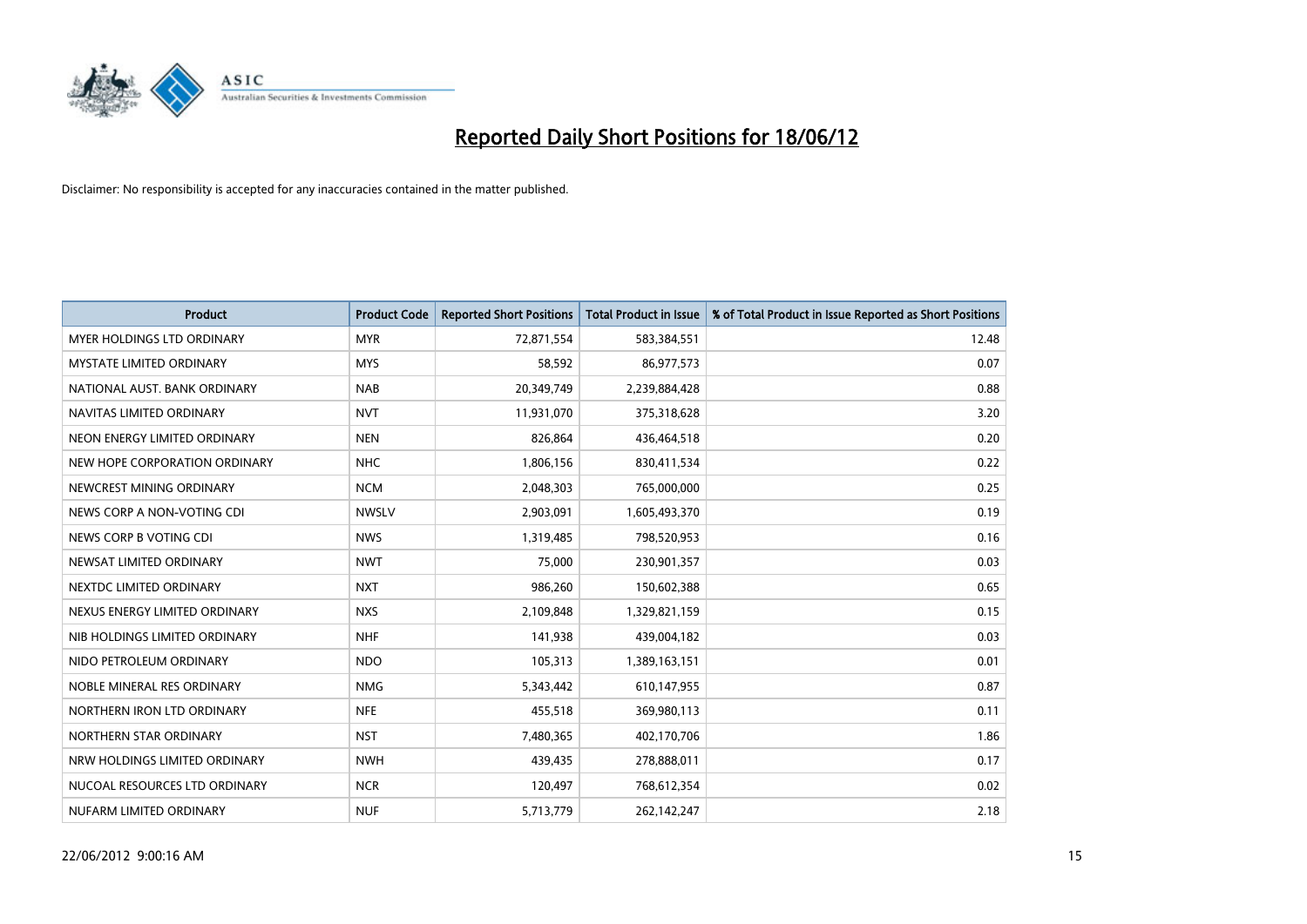

| <b>Product</b>                        | <b>Product Code</b> | <b>Reported Short Positions</b> | <b>Total Product in Issue</b> | % of Total Product in Issue Reported as Short Positions |
|---------------------------------------|---------------------|---------------------------------|-------------------------------|---------------------------------------------------------|
| <b>OAKTON LIMITED ORDINARY</b>        | <b>OKN</b>          | 832,216                         | 93,221,874                    | 0.88                                                    |
| OCEANAGOLD CORP. CHESS DEPOSITARY INT | <b>OGC</b>          | 1,276,647                       | 262,834,376                   | 0.49                                                    |
| OIL SEARCH LTD ORDINARY               | OSH                 | 4,757,235                       | 1,331,356,047                 | 0.33                                                    |
| OM HOLDINGS LIMITED ORDINARY          | <b>OMH</b>          | 7,189,977                       | 604,105,150                   | 1.19                                                    |
| <b>ONESTEEL LIMITED ORDINARY</b>      | OST                 | 5,193,832                       | 1,345,665,626                 | 0.38                                                    |
| OPUS GROUP LTD ORDINARY               | <b>OPG</b>          | 1,250                           | 53,678,177                    | 0.00                                                    |
| ORICA LIMITED ORDINARY                | ORI                 | 2,882,151                       | 365,007,037                   | 0.75                                                    |
| ORIGIN ENERGY ORDINARY                | <b>ORG</b>          | 8,776,595                       | 1,089,544,638                 | 0.79                                                    |
| OROCOBRE LIMITED ORDINARY             | <b>ORE</b>          | 98,118                          | 103,195,029                   | 0.09                                                    |
| OROTONGROUP LIMITED ORDINARY          | ORL                 | 165,710                         | 40,880,902                    | 0.39                                                    |
| OZ MINERALS ORDINARY                  | OZL                 | 5,542,128                       | 306,226,250                   | 1.80                                                    |
| PACIFIC BRANDS ORDINARY               | <b>PBG</b>          | 8,435,822                       | 912,915,695                   | 0.93                                                    |
| PALADIN ENERGY LTD ORDINARY           | <b>PDN</b>          | 75,504,967                      | 835,645,290                   | 9.04                                                    |
| PANAUST LIMITED ORDINARY              | <b>PNA</b>          | 3,122,203                       | 604,599,995                   | 0.52                                                    |
| PANORAMIC RESOURCES ORDINARY          | PAN                 | 1,463,747                       | 226,834,017                   | 0.64                                                    |
| PAPERLINX LIMITED ORDINARY            | <b>PPX</b>          | 1,712,888                       | 609,280,761                   | 0.28                                                    |
| PAPILLON RES LTD ORDINARY             | PIR                 | 106,303                         | 243,514,325                   | 0.03                                                    |
| PEAK RESOURCES ORDINARY               | <b>PEK</b>          | 32,022                          | 207,916,802                   | 0.02                                                    |
| PEET LIMITED ORDINARY                 | <b>PPC</b>          | 1,048,968                       | 320,170,604                   | 0.33                                                    |
| PENINSULA ENERGY LTD ORDINARY         | <b>PEN</b>          | 6,204,654                       | 2,170,064,828                 | 0.28                                                    |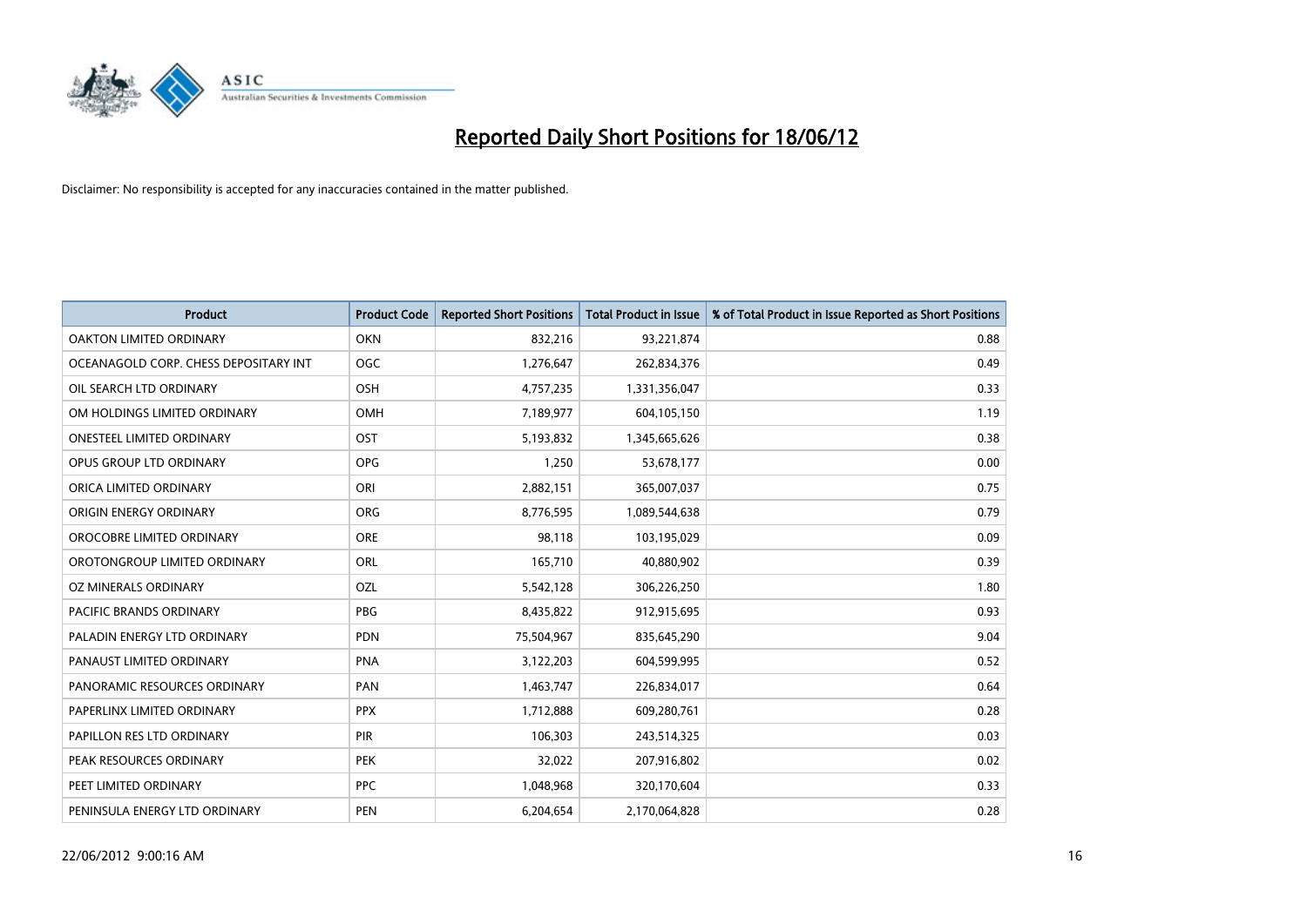

| <b>Product</b>                      | <b>Product Code</b> | <b>Reported Short Positions</b> | <b>Total Product in Issue</b> | % of Total Product in Issue Reported as Short Positions |
|-------------------------------------|---------------------|---------------------------------|-------------------------------|---------------------------------------------------------|
| PERILYA LIMITED ORDINARY            | PEM                 | 412,853                         | 769,316,426                   | 0.05                                                    |
| PERPETUAL LIMITED ORDINARY          | <b>PPT</b>          | 1,953,841                       | 41,980,678                    | 4.67                                                    |
| PERSEUS MINING LTD ORDINARY         | <b>PRU</b>          | 12,774,324                      | 457,962,088                   | 2.76                                                    |
| PHARMAXIS LTD ORDINARY              | <b>PXS</b>          | 4,074,603                       | 306,455,989                   | 1.33                                                    |
| PHOSPHAGENICS LTD. ORDINARY         | <b>POH</b>          | 96,072                          | 1,020,215,957                 | 0.01                                                    |
| PLATINUM ASSET ORDINARY             | <b>PTM</b>          | 9,794,138                       | 561,347,878                   | 1.75                                                    |
| PLATINUM AUSTRALIA ORDINARY         | <b>PLA</b>          | 589,775                         | 504,968,043                   | 0.11                                                    |
| PMI GOLD CORP CDI 1:1               | <b>PVM</b>          | 78,934                          | 71,496,626                    | 0.11                                                    |
| PMP LIMITED ORDINARY                | <b>PMP</b>          | 114,862                         | 323,781,124                   | 0.03                                                    |
| PREMIER INVESTMENTS ORDINARY        | <b>PMV</b>          | 405,972                         | 155,260,478                   | 0.25                                                    |
| PRIMA BIOMED LTD ORDINARY           | <b>PRR</b>          | 3,757,259                       | 1,066,063,388                 | 0.35                                                    |
| PRIMARY HEALTH CARE ORDINARY        | <b>PRY</b>          | 13,764,087                      | 501,717,314                   | 2.75                                                    |
| PRIMEAG AUSTRALIA ORDINARY          | PAG                 | 253,916                         | 266,394,444                   | 0.10                                                    |
| PROGRAMMED ORDINARY                 | <b>PRG</b>          | 284,474                         | 118,175,280                   | 0.23                                                    |
| <b>QANTAS AIRWAYS ORDINARY</b>      | QAN                 | 12,309,309                      | 2,265,123,620                 | 0.54                                                    |
| OBE INSURANCE GROUP ORDINARY        | <b>OBE</b>          | 48,667,240                      | 1,181,682,557                 | 4.11                                                    |
| OR NATIONAL LIMITED ORDINARY        | <b>ORN</b>          | 11,428,483                      | 2,440,000,000                 | 0.45                                                    |
| ORXPHARMA LTD ORDINARY              | QRX                 | 369,746                         | 144,577,206                   | 0.26                                                    |
| <b>QUBE LOGISTICS HLDG ORDINARY</b> | QUB                 | 3,923,304                       | 909,407,185                   | 0.44                                                    |
| RAMELIUS RESOURCES ORDINARY         | <b>RMS</b>          | 870,481                         | 335,906,949                   | 0.26                                                    |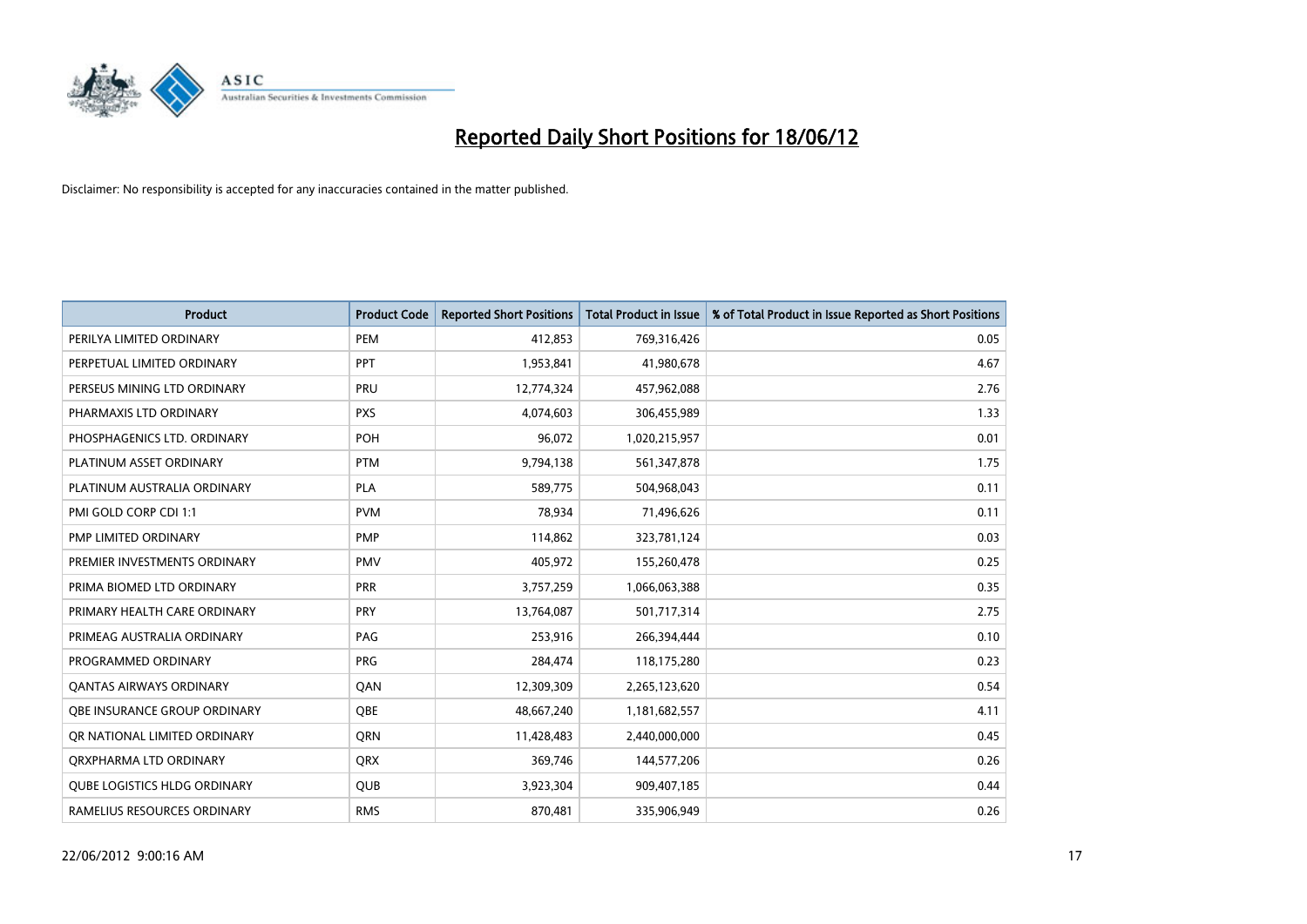

| Product                             | <b>Product Code</b> | <b>Reported Short Positions</b> | <b>Total Product in Issue</b> | % of Total Product in Issue Reported as Short Positions |
|-------------------------------------|---------------------|---------------------------------|-------------------------------|---------------------------------------------------------|
| RAMSAY HEALTH CARE ORDINARY         | <b>RHC</b>          | 2,298,761                       | 202,081,252                   | 1.12                                                    |
| RANGE RESOURCES LTD ORDINARY        | <b>RRS</b>          | 491,559                         | 2,118,880,660                 | 0.02                                                    |
| <b>RCR TOMLINSON ORDINARY</b>       | <b>RCR</b>          | 29,001                          | 131,997,456                   | 0.02                                                    |
| <b>REA GROUP ORDINARY</b>           | <b>REA</b>          | 391,754                         | 131,714,699                   | 0.30                                                    |
| <b>RECKON LIMITED ORDINARY</b>      | <b>RKN</b>          | 827,289                         | 129,488,015                   | 0.64                                                    |
| <b>RED 5 LIMITED ORDINARY</b>       | <b>RED</b>          | 106,150                         | 135,488,008                   | 0.09                                                    |
| <b>RED FORK ENERGY ORDINARY</b>     | <b>RFE</b>          | 218,447                         | 310,229,853                   | 0.06                                                    |
| REDBANK ENERGY LTD ORDINARY         | AEJ                 | 19                              | 786,287                       | 0.00                                                    |
| <b>REDFLEX HOLDINGS ORDINARY</b>    | <b>RDF</b>          | $\overline{2}$                  | 110,345,599                   | 0.00                                                    |
| REGIONAL EXPRESS ORDINARY           | <b>REX</b>          | 10,000                          | 121,254,902                   | 0.01                                                    |
| REGIS RESOURCES ORDINARY            | <b>RRL</b>          | 454,519                         | 451,954,157                   | 0.11                                                    |
| RESMED INC CDI 10:1                 | <b>RMD</b>          | 3,793,489                       | 1,556,242,300                 | 0.24                                                    |
| <b>RESOLUTE MINING ORDINARY</b>     | <b>RSG</b>          | 3,626,611                       | 643,219,058                   | 0.55                                                    |
| <b>RESOURCE GENERATION ORDINARY</b> | <b>RES</b>          | 173                             | 262,895,652                   | 0.00                                                    |
| RETAIL FOOD GROUP ORDINARY          | <b>RFG</b>          | 26,130                          | 108,422,615                   | 0.03                                                    |
| REVERSE CORP LIMITED ORDINARY       | <b>REF</b>          | 100                             | 92,382,175                    | 0.00                                                    |
| REX MINERALS LIMITED ORDINARY       | <b>RXM</b>          | 737,009                         | 188,907,284                   | 0.38                                                    |
| <b>RHG LIMITED ORDINARY</b>         | <b>RHG</b>          | 413,691                         | 308,483,177                   | 0.13                                                    |
| <b>RIALTO ENERGY ORDINARY</b>       | <b>RIA</b>          | 2,072,938                       | 671,347,392                   | 0.30                                                    |
| RIDLEY CORPORATION ORDINARY         | <b>RIC</b>          | 4,765                           | 307,817,071                   | 0.00                                                    |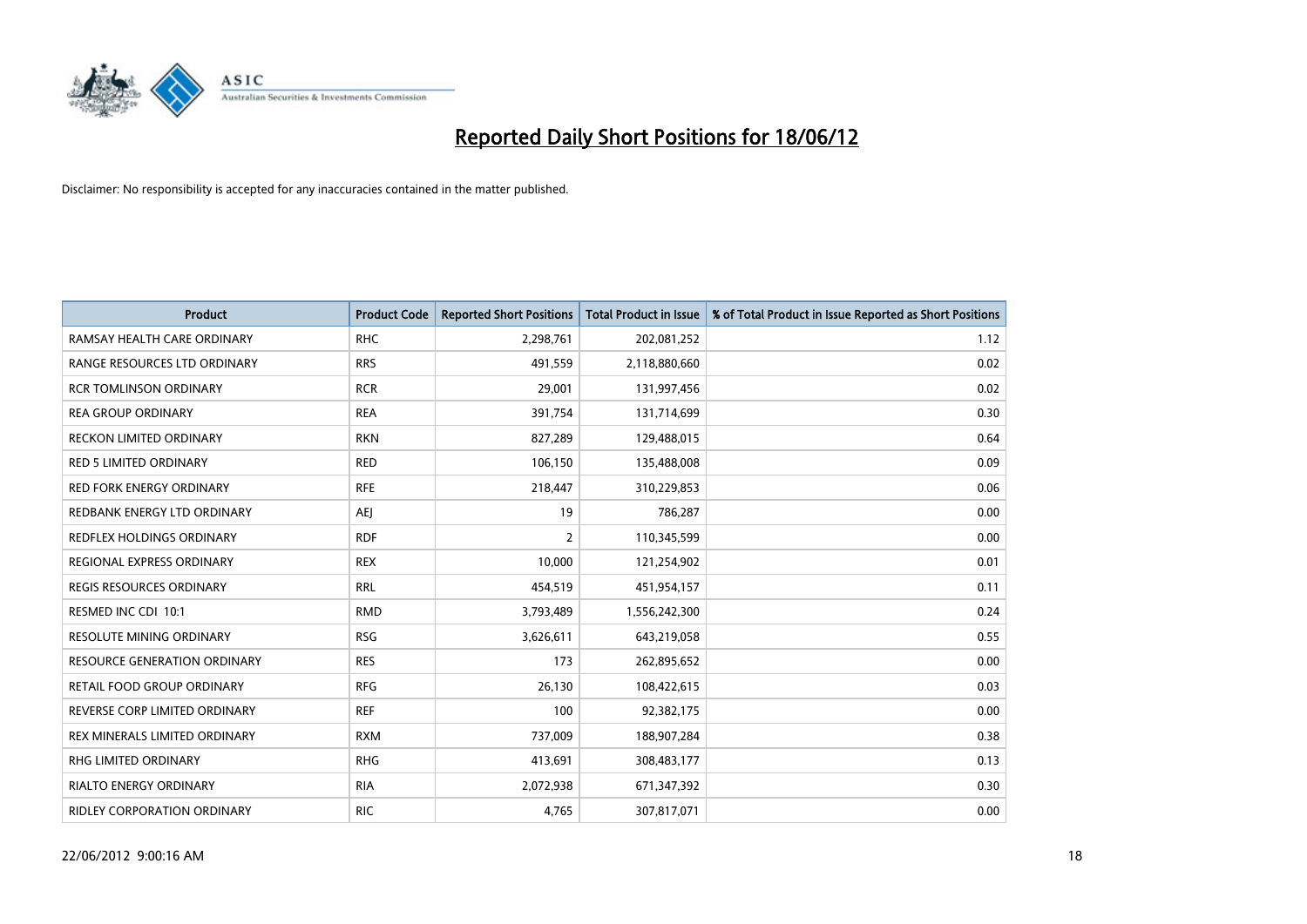

| <b>Product</b>                | <b>Product Code</b> | <b>Reported Short Positions</b> | <b>Total Product in Issue</b> | % of Total Product in Issue Reported as Short Positions |
|-------------------------------|---------------------|---------------------------------|-------------------------------|---------------------------------------------------------|
| RIO TINTO LIMITED ORDINARY    | <b>RIO</b>          | 21,455,209                      | 435,758,720                   | 4.93                                                    |
| ROBUST RESOURCES ORDINARY     | <b>ROL</b>          | 33,720                          | 87,994,097                    | 0.04                                                    |
| ROC OIL COMPANY ORDINARY      | <b>ROC</b>          | 2,067,208                       | 683,235,552                   | 0.32                                                    |
| RURALCO HOLDINGS ORDINARY     | <b>RHL</b>          | 12,000                          | 55,019,284                    | 0.02                                                    |
| SAI GLOBAL LIMITED ORDINARY   | SAI                 | 4,397,896                       | 204,354,836                   | 2.15                                                    |
| SALMAT LIMITED ORDINARY       | <b>SLM</b>          | 2,832,142                       | 159,802,174                   | 1.75                                                    |
| SAMSON OIL & GAS LTD ORDINARY | SSN                 | 1,349,852                       | 1,769,154,617                 | 0.08                                                    |
| SANDFIRE RESOURCES ORDINARY   | <b>SFR</b>          | 4,117,276                       | 151,208,635                   | 2.73                                                    |
| SANTOS LTD ORDINARY           | <b>STO</b>          | 4,662,639                       | 952,790,050                   | 0.48                                                    |
| SARACEN MINERAL ORDINARY      | <b>SAR</b>          | 2,349,451                       | 594,815,640                   | 0.41                                                    |
| SEDGMAN LIMITED ORDINARY      | SDM                 | 16,888                          | 214,292,930                   | 0.00                                                    |
| <b>SEEK LIMITED ORDINARY</b>  | <b>SEK</b>          | 13,912,246                      | 337,101,307                   | 4.13                                                    |
| SENEX ENERGY LIMITED ORDINARY | <b>SXY</b>          | 12,430,621                      | 926,147,416                   | 1.34                                                    |
| SERVCORP LIMITED ORDINARY     | SRV                 | 19,801                          | 98,440,807                    | 0.02                                                    |
| SERVICE STREAM ORDINARY       | <b>SSM</b>          | 400                             | 283,418,867                   | 0.00                                                    |
| SEVEN GROUP HOLDINGS ORDINARY | <b>SVW</b>          | 654,078                         | 307,410,281                   | 0.21                                                    |
| SEVEN WEST MEDIA LTD ORDINARY | SWM                 | 28,808,608                      | 666,105,054                   | 4.33                                                    |
| SIGMA PHARMACEUTICAL ORDINARY | <b>SIP</b>          | 5,228,457                       | 1,185,020,782                 | 0.45                                                    |
| SILEX SYSTEMS ORDINARY        | <b>SLX</b>          | 702,175                         | 170,143,997                   | 0.41                                                    |
| SILVER LAKE RESOURCE ORDINARY | <b>SLR</b>          | 422,625                         | 220,264,064                   | 0.21                                                    |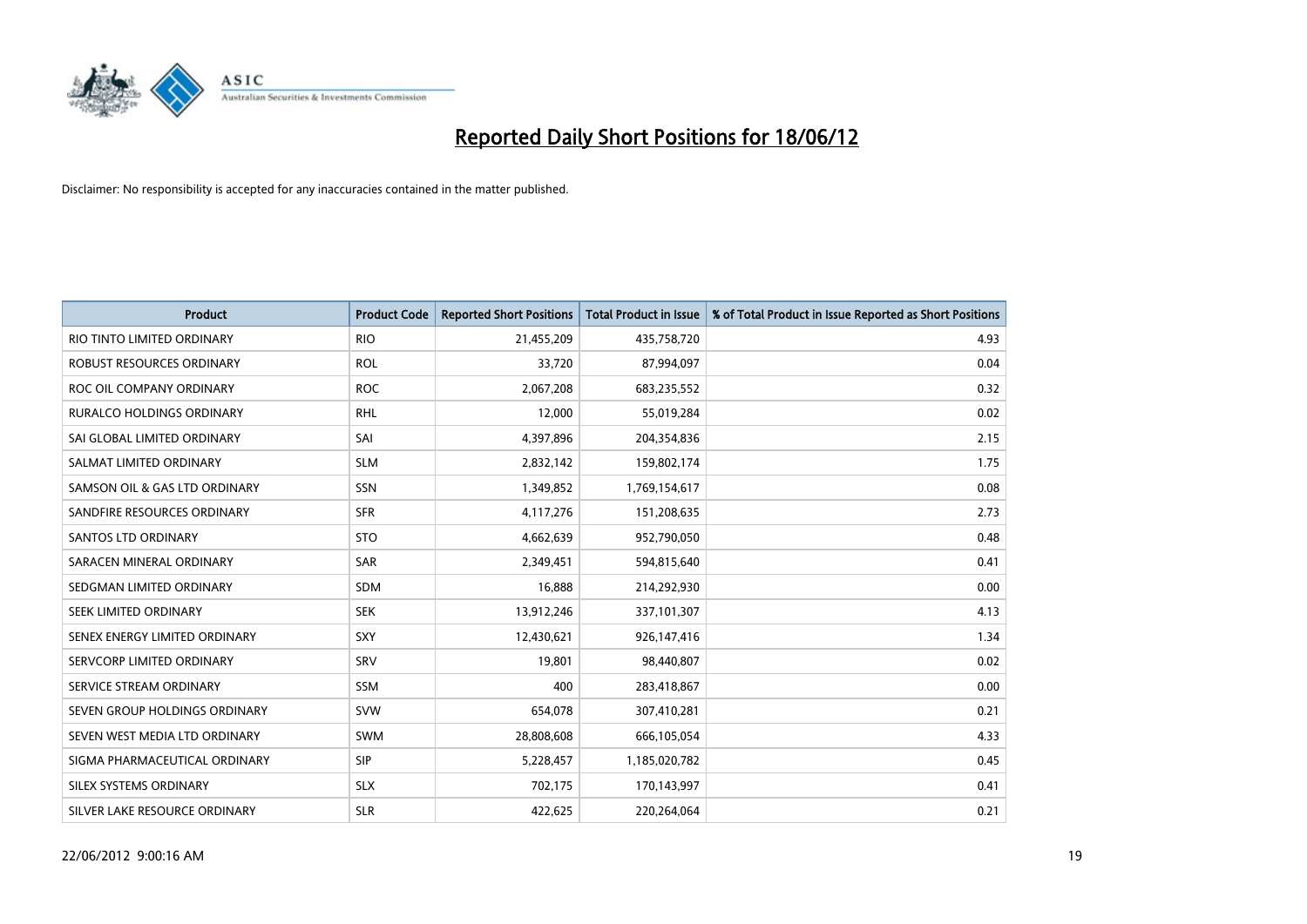

| <b>Product</b>                           | <b>Product Code</b> | <b>Reported Short Positions</b> | <b>Total Product in Issue</b> | % of Total Product in Issue Reported as Short Positions |
|------------------------------------------|---------------------|---------------------------------|-------------------------------|---------------------------------------------------------|
| SIMS METAL MGMT LTD ORDINARY             | SGM                 | 8,470,016                       | 205,106,768                   | 4.13                                                    |
| SINGAPORE TELECOMM. CHESS DEPOSITARY INT | SGT                 | 5,953,200                       | 163,034,804                   | 3.64                                                    |
| SIRTEX MEDICAL ORDINARY                  | <b>SRX</b>          | 4,617                           | 55,768,136                    | 0.01                                                    |
| SKILLED GROUP LTD ORDINARY               | <b>SKE</b>          | 80,906                          | 233,487,276                   | 0.03                                                    |
| SKY CITY ENTERTAIN, ORDINARY             | <b>SKC</b>          | 101                             | 576,958,340                   | 0.00                                                    |
| <b>SLATER &amp; GORDON ORDINARY</b>      | SGH                 | 14,037                          | 168,600,731                   | 0.01                                                    |
| SMS MANAGEMENT, ORDINARY                 | <b>SMX</b>          | 665,369                         | 68,415,913                    | 0.98                                                    |
| SONIC HEALTHCARE ORDINARY                | <b>SHL</b>          | 4,053,683                       | 390,969,875                   | 1.03                                                    |
| SOUL PATTINSON (W.H) ORDINARY            | SOL                 | 31,643                          | 239,395,320                   | 0.01                                                    |
| SOUTH BOULDER MINES ORDINARY             | <b>STB</b>          | 100,345                         | 116,232,826                   | 0.09                                                    |
| SP AUSNET STAPLED SECURITIES             | SPN                 | 17,245,959                      | 3,243,987,341                 | 0.52                                                    |
| SPARK INFRASTRUCTURE STAPLED NOTE & UNIT | SKI                 | 31,652,399                      | 1,326,734,264                 | 2.39                                                    |
| SPECIALTY FASHION ORDINARY               | <b>SFH</b>          | 2,099,171                       | 192,236,121                   | 1.09                                                    |
| SPOTLESS GROUP LTD ORDINARY              | <b>SPT</b>          | 609,901                         | 265,746,161                   | 0.23                                                    |
| ST BARBARA LIMITED ORDINARY              | <b>SBM</b>          | 6,996,329                       | 325,615,389                   | 2.15                                                    |
| STANMORE COAL LTD ORDINARY               | <b>SMR</b>          | 16,885                          | 160,180,221                   | 0.01                                                    |
| STARPHARMA HOLDINGS ORDINARY             | SPL                 | 1,990,082                       | 280,802,451                   | 0.71                                                    |
| STHN CROSS MEDIA ORDINARY                | SXL                 | 6,261,560                       | 704,594,449                   | 0.88                                                    |
| STOCKLAND UNITS/ORD STAPLED              | SGP                 | 15,964,719                      | 2,207,512,454                 | 0.70                                                    |
| STRAITS RES LTD. ORDINARY                | <b>SRQ</b>          | 127,258                         | 456,529,474                   | 0.03                                                    |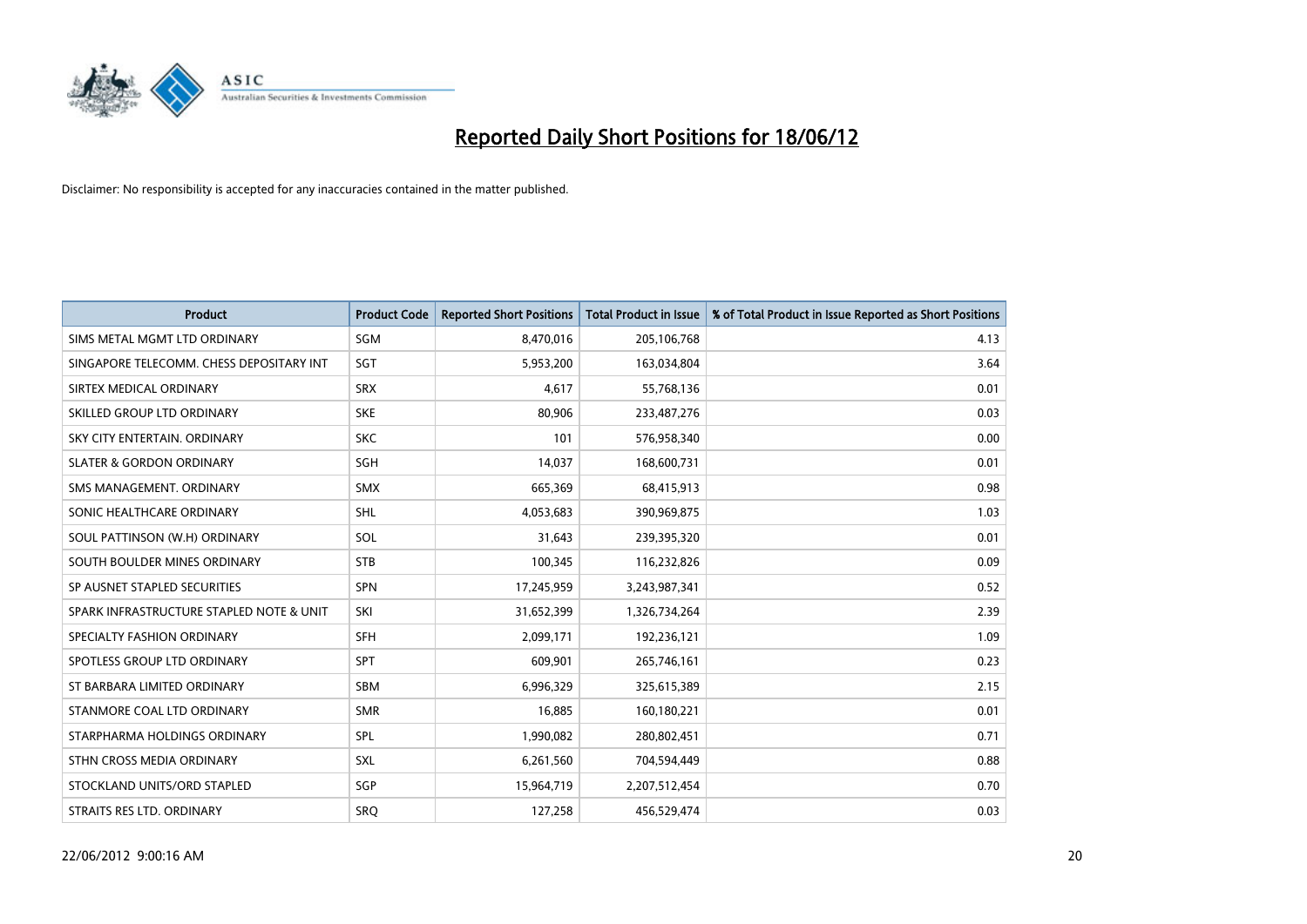

| <b>Product</b>                     | <b>Product Code</b> | <b>Reported Short Positions</b> | <b>Total Product in Issue</b> | % of Total Product in Issue Reported as Short Positions |
|------------------------------------|---------------------|---------------------------------|-------------------------------|---------------------------------------------------------|
| <b>STW COMMUNICATIONS ORDINARY</b> | SGN                 | 50,026                          | 362,798,351                   | 0.01                                                    |
| SUNCORP GROUP LTD ORDINARY         | <b>SUN</b>          | 11,738,655                      | 1,286,600,980                 | 0.88                                                    |
| SUNDANCE ENERGY ORDINARY           | <b>SEA</b>          | 38,536                          | 277,098,474                   | 0.01                                                    |
| SUNDANCE RESOURCES ORDINARY        | SDL                 | 27,218,470                      | 2,933,534,505                 | 0.92                                                    |
| SUNLAND GROUP LTD ORDINARY         | <b>SDG</b>          | 91,510                          | 199,617,888                   | 0.05                                                    |
| SUPER RET REP LTD ORDINARY         | <b>SUL</b>          | 1,486,822                       | 196,152,971                   | 0.74                                                    |
| SYD AIRPORT STAPLED US PROHIBIT.   | <b>SYD</b>          | 7,757,918                       | 1,861,210,782                 | 0.41                                                    |
| SYRAH RESOURCES ORDINARY           | <b>SYR</b>          | 52,754                          | 125,204,521                   | 0.04                                                    |
| TABCORP HOLDINGS LTD ORDINARY      | <b>TAH</b>          | 7,961,691                       | 730,113,969                   | 1.08                                                    |
| <b>TANAMI GOLD NL ORDINARY</b>     | <b>TAM</b>          | 207,513                         | 261,132,677                   | 0.07                                                    |
| TAP OIL LIMITED ORDINARY           | <b>TAP</b>          | 1,077,082                       | 241,295,311                   | 0.43                                                    |
| TASSAL GROUP LIMITED ORDINARY      | <b>TGR</b>          | 120,709                         | 146,304,404                   | 0.07                                                    |
| TATTS GROUP LTD ORDINARY           | <b>TTS</b>          | 8,032,557                       | 1,362,919,733                 | 0.59                                                    |
| <b>TECHNOLOGY ONE ORDINARY</b>     | <b>TNE</b>          | 17,753                          | 304,910,455                   | 0.00                                                    |
| TELECOM CORPORATION ORDINARY       | <b>TEL</b>          | 15,921,577                      | 1,882,923,035                 | 0.83                                                    |
| TELSTRA CORPORATION, ORDINARY      | <b>TLS</b>          | 30, 377, 752                    | 12,443,074,357                | 0.23                                                    |
| TEN NETWORK HOLDINGS ORDINARY      | <b>TEN</b>          | 66,861,206                      | 1,045,236,720                 | 6.38                                                    |
| TERANGA GOLD CORP CDI 1:1          | <b>TGZ</b>          | 233,386                         | 158,155,577                   | 0.14                                                    |
| TEXON PETROLEUM LTD ORDINARY       | <b>TXN</b>          | 276,859                         | 245,039,848                   | 0.11                                                    |
| TFS CORPORATION LTD ORDINARY       | <b>TFC</b>          | 221,761                         | 279,621,829                   | 0.07                                                    |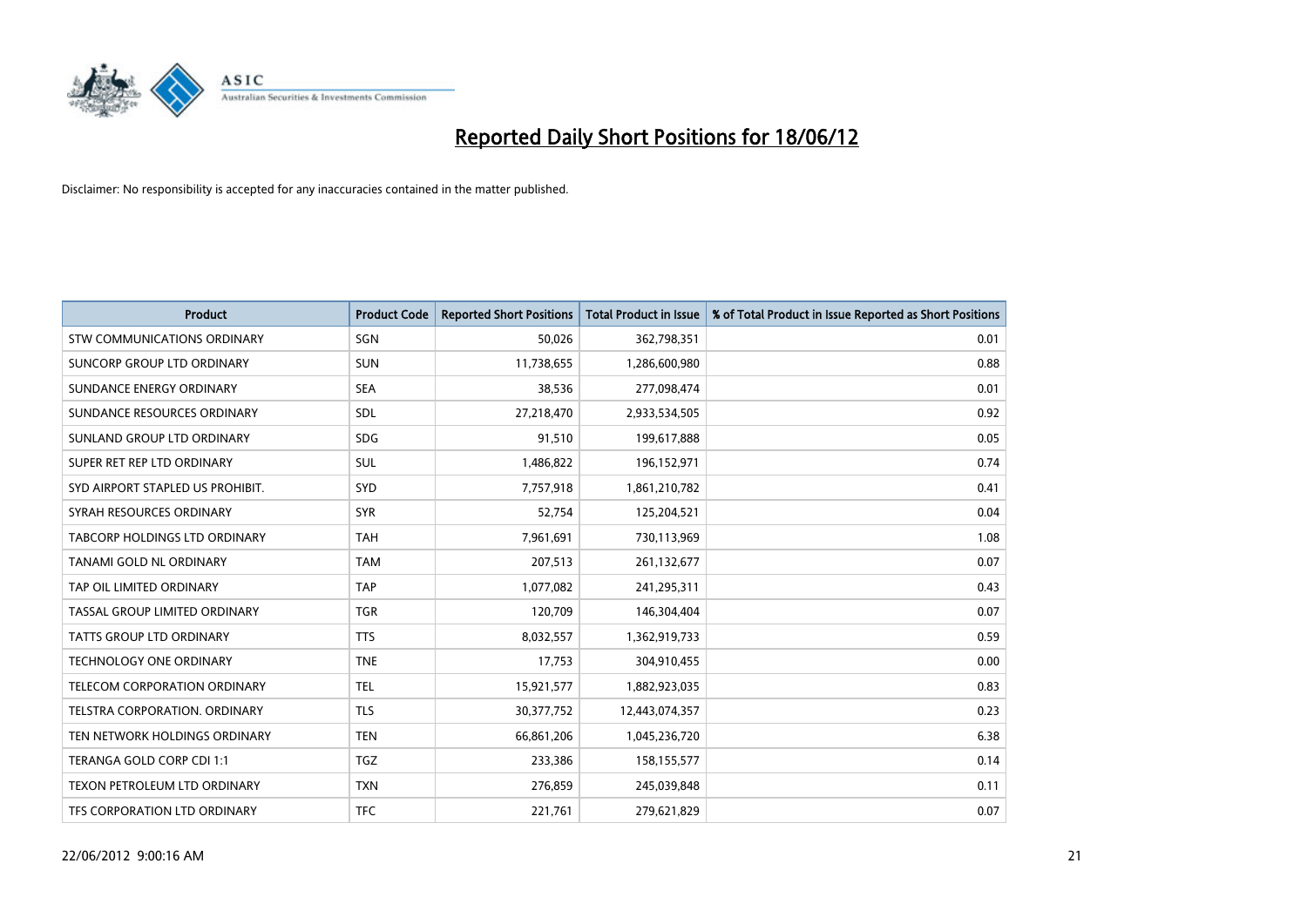

| <b>Product</b>                       | <b>Product Code</b> | <b>Reported Short Positions</b> | <b>Total Product in Issue</b> | % of Total Product in Issue Reported as Short Positions |
|--------------------------------------|---------------------|---------------------------------|-------------------------------|---------------------------------------------------------|
| THAKRAL HOLDINGS GRP ORDINARY/UNIT   | <b>THG</b>          | 164                             | 585,365,014                   | 0.00                                                    |
| THE REJECT SHOP ORDINARY             | <b>TRS</b>          | 1,704,582                       | 26,071,170                    | 6.54                                                    |
| THINKSMART LIMITED ORDINARY          | <b>TSM</b>          | 175,000                         | 156,005,431                   | 0.11                                                    |
| THORN GROUP LIMITED ORDINARY         | <b>TGA</b>          | 272,154                         | 146,374,703                   | 0.19                                                    |
| <b>TIGER RESOURCES ORDINARY</b>      | <b>TGS</b>          | 2,454,345                       | 673,470,269                   | 0.36                                                    |
| <b>TISHMAN SPEYER UNITS</b>          | <b>TSO</b>          | 40,786                          | 338,440,904                   | 0.01                                                    |
| TOLL HOLDINGS LTD ORDINARY           | <b>TOL</b>          | 15,366,385                      | 717,133,875                   | 2.11                                                    |
| TOX FREE SOLUTIONS ORDINARY          | <b>TOX</b>          | 19,767                          | 114,948,108                   | 0.02                                                    |
| TPG TELECOM LIMITED ORDINARY         | <b>TPM</b>          | 2,200,310                       | 793,808,141                   | 0.27                                                    |
| <b>TRADE ME GROUP ORDINARY</b>       | <b>TME</b>          | 251,801                         | 395,745,510                   | 0.06                                                    |
| TRANSFIELD SERVICES ORDINARY         | <b>TSE</b>          | 3,602,360                       | 525,028,694                   | 0.69                                                    |
| TRANSPACIFIC INDUST, ORDINARY        | <b>TPI</b>          | 6,271,486                       | 1,578,209,025                 | 0.37                                                    |
| TRANSURBAN GROUP TRIPLE STAPLED SEC. | <b>TCL</b>          | 5,451,933                       | 1,458,321,112                 | 0.35                                                    |
| TREASURY WINE ESTATE ORDINARY        | <b>TWE</b>          | 13,841,203                      | 647,227,144                   | 2.13                                                    |
| TROY RESOURCES LTD ORDINARY          | <b>TRY</b>          | 112,066                         | 89,396,649                    | 0.11                                                    |
| UGL LIMITED ORDINARY                 | UGL                 | 6,205,653                       | 166,315,038                   | 3.75                                                    |
| UNILIFE CORPORATION CDI 6:1          | <b>UNS</b>          | 211,168                         | 256,958,538                   | 0.08                                                    |
| UXC LIMITED ORDINARY                 | <b>UXC</b>          | 98,508                          | 305,585,913                   | 0.03                                                    |
| <b>VENTURE MINERALS ORDINARY</b>     | <b>VMS</b>          | 139,396                         | 232,468,592                   | 0.06                                                    |
| VIRGIN AUS HLDG LTD ORDINARY         | <b>VAH</b>          | 28,272,689                      | 2,210,197,600                 | 1.27                                                    |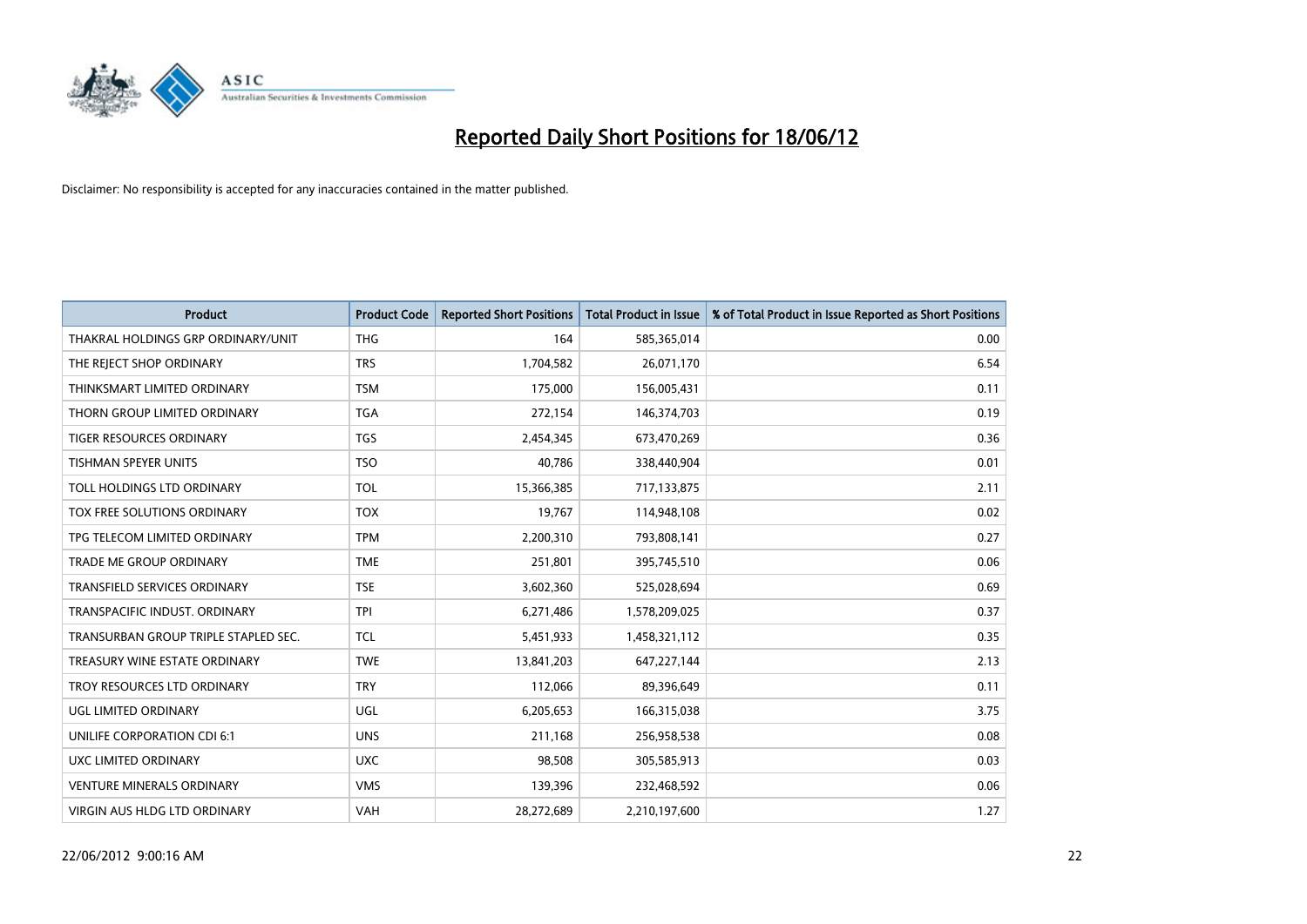

| <b>Product</b>                           | <b>Product Code</b> | <b>Reported Short Positions</b> | <b>Total Product in Issue</b> | % of Total Product in Issue Reported as Short Positions |
|------------------------------------------|---------------------|---------------------------------|-------------------------------|---------------------------------------------------------|
| VITERRA INC CDI 1:1                      | <b>VTA</b>          | 10                              | 68,629,939                    | 0.00                                                    |
| VNGD ALL-WORLD EX-US CDI 1:1             | <b>VEU</b>          | 3,598                           | 990,776                       | 0.36                                                    |
| WAH NAM INT HLDG LTD ORDINARY            | <b>WNI</b>          | 133,182                         | 6,881,473,557                 | 0.00                                                    |
| <b>WATPAC LIMITED ORDINARY</b>           | <b>WTP</b>          | 435,542                         | 184,332,526                   | 0.22                                                    |
| <b>WDS LIMITED ORDINARY</b>              | <b>WDS</b>          | $\overline{7}$                  | 144,740,614                   | 0.00                                                    |
| WEBJET LIMITED ORDINARY                  | <b>WEB</b>          | 81,074                          | 71,065,929                    | 0.12                                                    |
| <b>WESFARMERS LIMITED ORDINARY</b>       | <b>WES</b>          | 30,062,762                      | 1,006,504,883                 | 3.00                                                    |
| WESFARMERS LIMITED PARTIALLY PROTECTED   | <b>WESN</b>         | 37,278                          | 150,567,279                   | 0.02                                                    |
| WESTERN AREAS NL ORDINARY                | <b>WSA</b>          | 7,828,814                       | 179,735,899                   | 4.35                                                    |
| WESTERN DESERT RES. ORDINARY             | <b>WDR</b>          | 104,096                         | 218,819,203                   | 0.05                                                    |
| WESTFIELD GROUP ORD/UNIT STAPLED SEC     | <b>WDC</b>          | 7,791,221                       | 2,267,603,504                 | 0.31                                                    |
| <b>WESTFIELD RETAIL TST UNIT STAPLED</b> | <b>WRT</b>          | 46,455,270                      | 3,054,166,195                 | 1.54                                                    |
| WESTPAC BANKING CORP ORDINARY            | <b>WBC</b>          | 62,453,459                      | 3,055,169,104                 | 2.01                                                    |
| WHITE ENERGY COMPANY ORDINARY            | <b>WEC</b>          | 2,631,928                       | 322,974,494                   | 0.80                                                    |
| WHITEHAVEN COAL ORDINARY                 | <b>WHC</b>          | 11,040,079                      | 1,013,190,387                 | 1.07                                                    |
| WHK GROUP LIMITED ORDINARY               | <b>WHG</b>          | 25,000                          | 265,200,652                   | 0.01                                                    |
| WINDIMURRA VANADIUM ORDINARY             | <b>WVL</b>          | 163,685                         | 154,278,674                   | 0.11                                                    |
| WOODSIDE PETROLEUM ORDINARY              | <b>WPL</b>          | 3,526,189                       | 823,910,657                   | 0.41                                                    |
| WOOLWORTHS LIMITED ORDINARY              | <b>WOW</b>          | 6,131,262                       | 1,230,625,667                 | 0.49                                                    |
| <b>WORLEYPARSONS LTD ORDINARY</b>        | <b>WOR</b>          | 4,111,299                       | 242,154,619                   | 1.68                                                    |